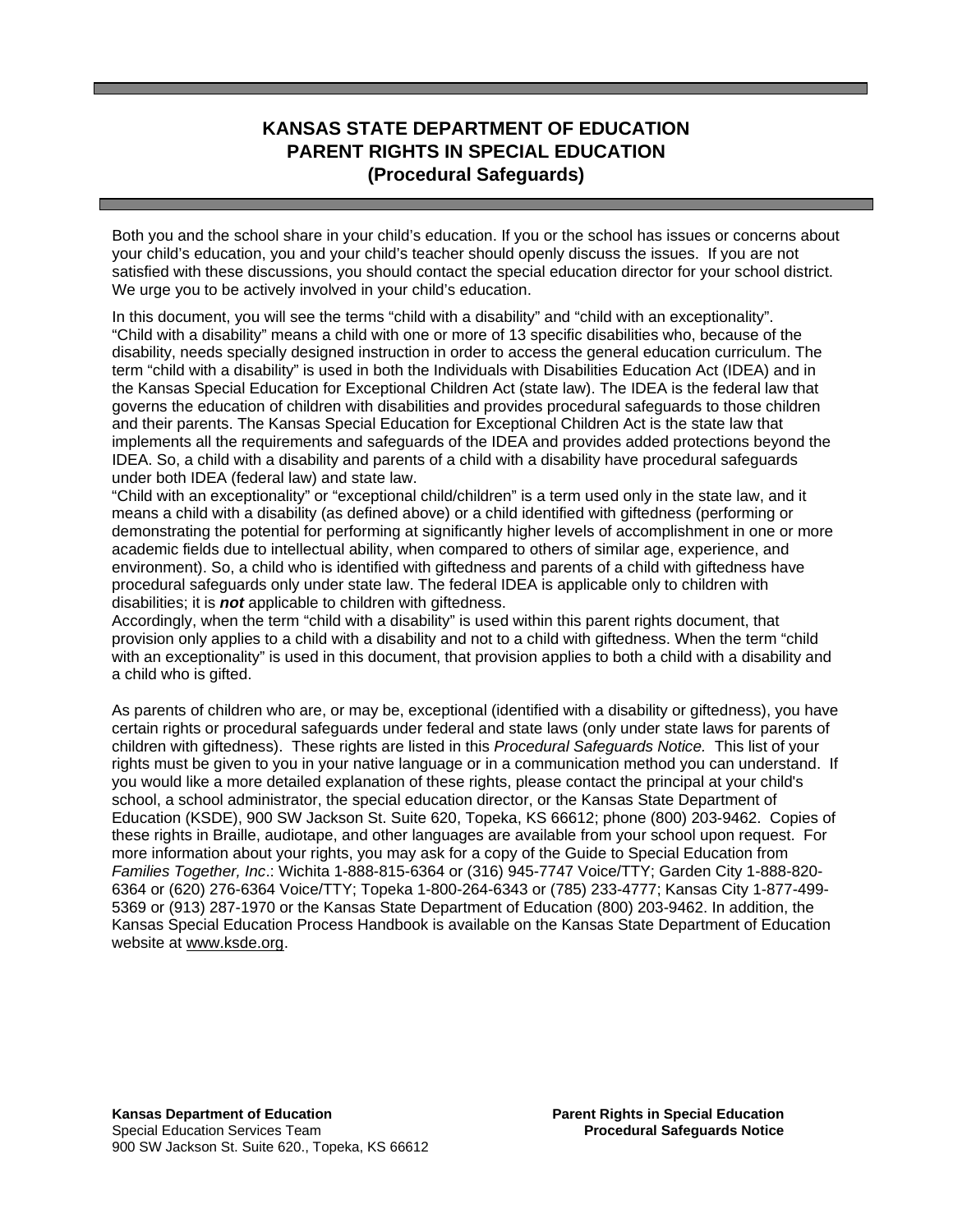# **Procedural Safeguards Notice**

Revised February 2020

## Parents of a Child with a Disability

The Individuals with Disabilities Education Act (IDEA), the Federal law concerning the education of students with disabilities, requires schools to provide you, the parents of a child with a disability, with a notice containing a full explanation of the procedural safeguards available under IDEA and U.S. Department of Education regulations. A copy of this notice must be given to you only one time a school year, except that a copy must also be given to you: (1) upon initial referral or your request for evaluation; (2) upon receipt of your first State complaint under 34 CFR §§300.151 through 300.153 and upon receipt of your first due process complaint under §300.507 in a school year; (3) when a decision is made to take a disciplinary action against your child that constitutes a change of placement under §300.536; and (4) upon your request. [34 CFR §300.504(a)]

This procedural safeguards notice must include a full explanation of all of the procedural safeguards available under §300.148 (unilateral placement of a child in a private school at public expense), §§300.151 through 300.153 (State complaint procedures), §300.300 (parental consent), §§300.502 and 300.503 (IEE and prior written notice), §§300.505 through 300.518 (other procedural safeguards, e.g., mediation, due process complaints, resolution process, and impartial due process hearing), §§300.530 through 300.536 (procedural safeguards in Subpart E of the Part B regulations regarding disciplinary actions), and §§300.610 through 300.625 (confidentiality of information provisions in Subpart F).

## Parents of a Child with Giftedness

The Kansas Special Education for Exceptional Children Act, the state law concerning the education of students with exceptionalities (disabilities and giftedness), requires schools provide you, the parents of a child with giftedness, with notice containing the full explanation of the procedural safeguards available under state special education statutes and regulations. A copy of this notice must be given to you only one time a school year, except that a copy must also be given to you (1) upon initial referral or your request for evaluation; (2) upon receipt of your first State complaint under K.A.R. 91-40-51; (3) upon receipt of your first due process complaint under K.A.R. 91-40-28; (4) and upon your request. [K.A.R. 91- 40-26(d)]

# **Notice of State Imposed Requirements Not Required by Part B of the IDEA or Its Implementing Regulations**

Pursuant to federal regulations, at 34 C.F.R. 300.199(a)(2), this is written notice of additional state imposed requirements, that are not required by Part B of the IDEA or its implementing regulations. State Requirements are identified with an asterisk (\*) and will have citations to Kansas statutes and regulations, indicated by K.S.A or K.A.R.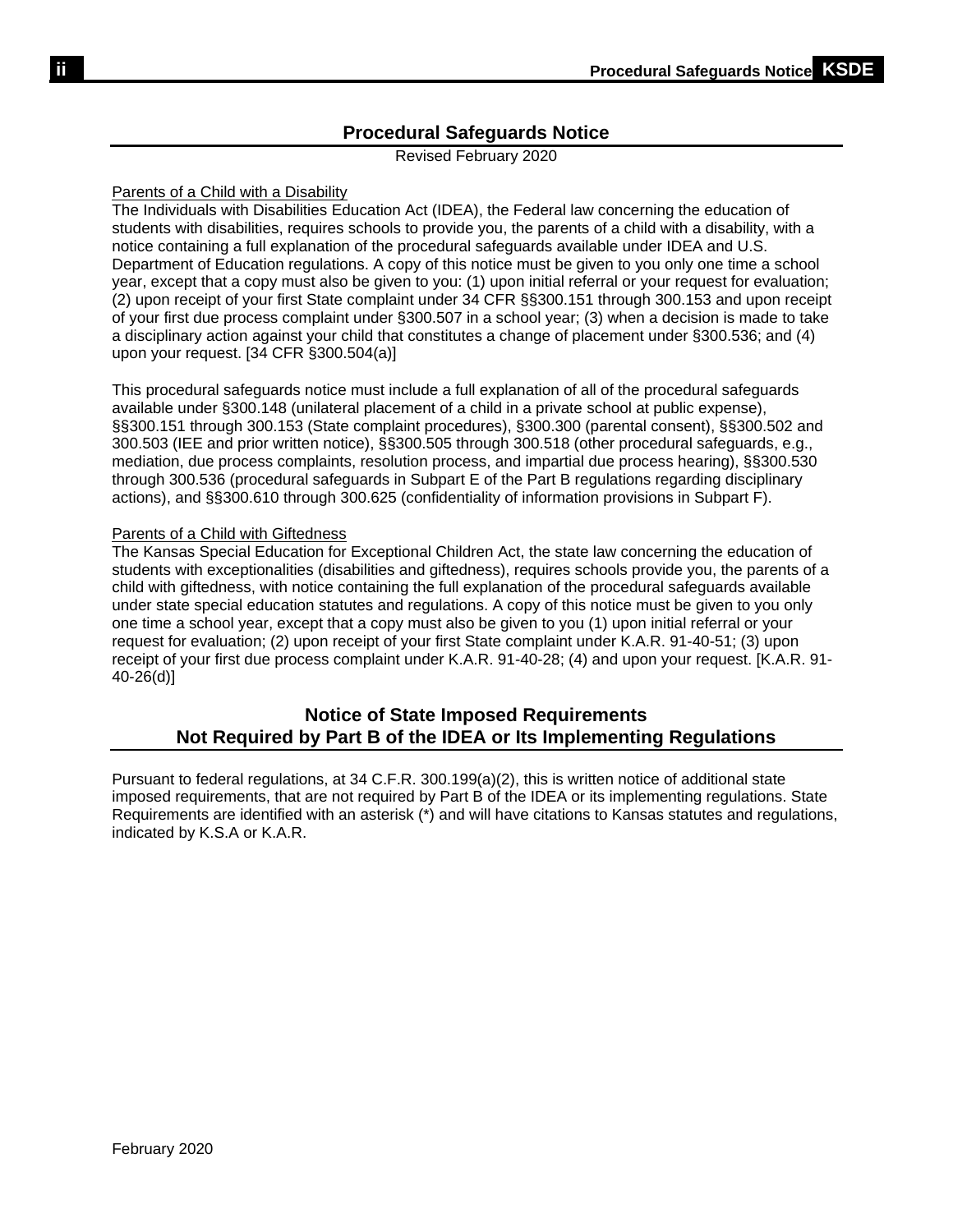# **Table of Contents**

| *Parental Consent for Material Change in Services or Substantial  |  |
|-------------------------------------------------------------------|--|
|                                                                   |  |
|                                                                   |  |
|                                                                   |  |
|                                                                   |  |
|                                                                   |  |
|                                                                   |  |
|                                                                   |  |
|                                                                   |  |
|                                                                   |  |
|                                                                   |  |
|                                                                   |  |
|                                                                   |  |
|                                                                   |  |
|                                                                   |  |
|                                                                   |  |
|                                                                   |  |
|                                                                   |  |
|                                                                   |  |
|                                                                   |  |
|                                                                   |  |
|                                                                   |  |
| Differences Between the Procedures for Due Process Complaints and |  |
|                                                                   |  |
|                                                                   |  |
|                                                                   |  |
|                                                                   |  |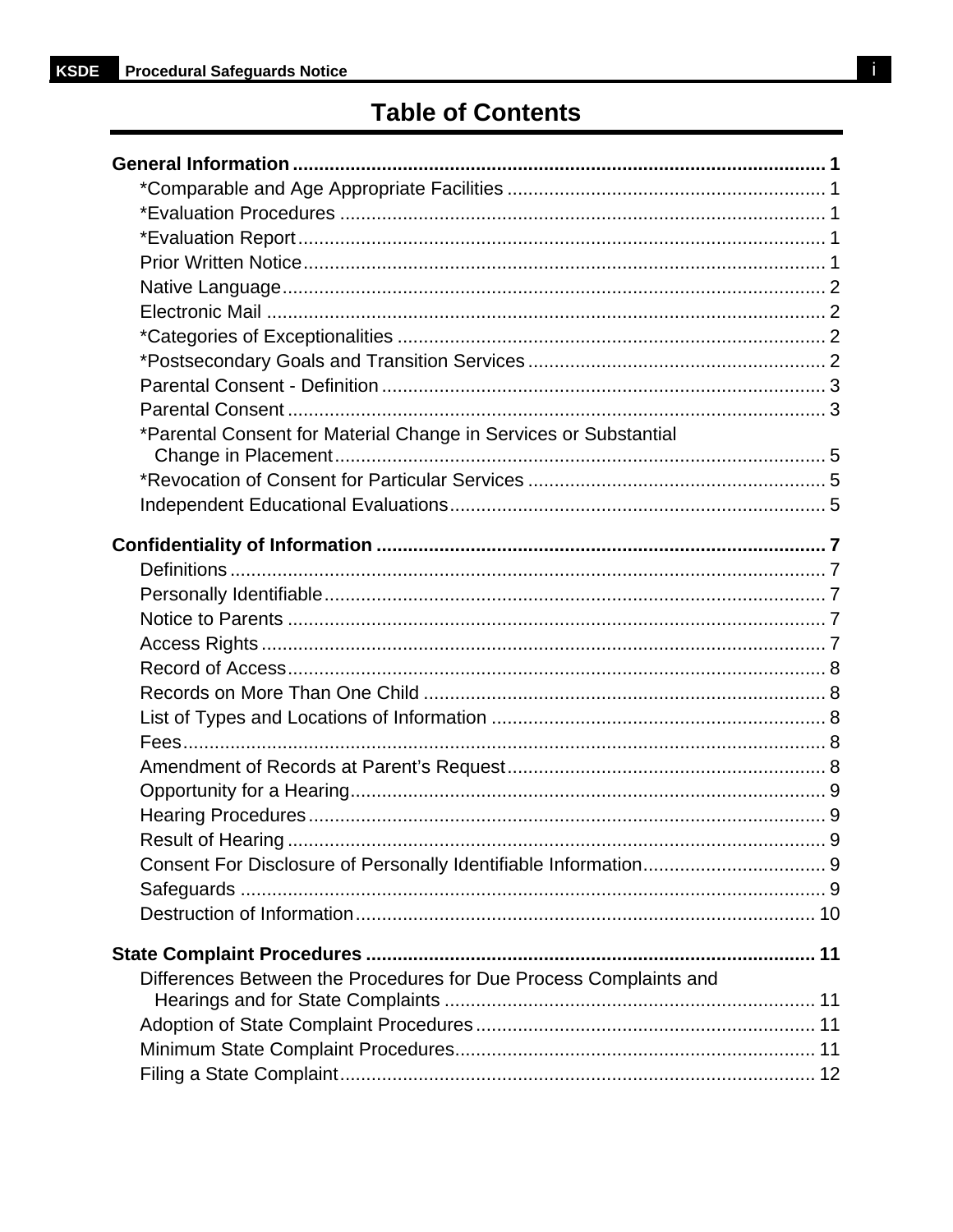| Civil Actions, Including the Time Period in Which to File Those Actions 23 |  |
|----------------------------------------------------------------------------|--|
| The Child's Placement While the Due Process Complaint and Hearing          |  |
|                                                                            |  |
|                                                                            |  |
| Procedures When Disciplining Children with Disabilities (not Gifted) 26    |  |
|                                                                            |  |
|                                                                            |  |
|                                                                            |  |
|                                                                            |  |
|                                                                            |  |
| Protections for Children Not Yet Eligible for Special Education and        |  |
|                                                                            |  |
| Referral to and Action by Law Enforcement and Judicial Authorities 30      |  |
| Requirements for Unilateral Placement by Parents of Children in Private    |  |
|                                                                            |  |
| Federal Requirements for Children Voluntarily Enrolled in Private          |  |
|                                                                            |  |
| *State Requirements for Children Voluntarily Enrolled in Private           |  |
|                                                                            |  |
|                                                                            |  |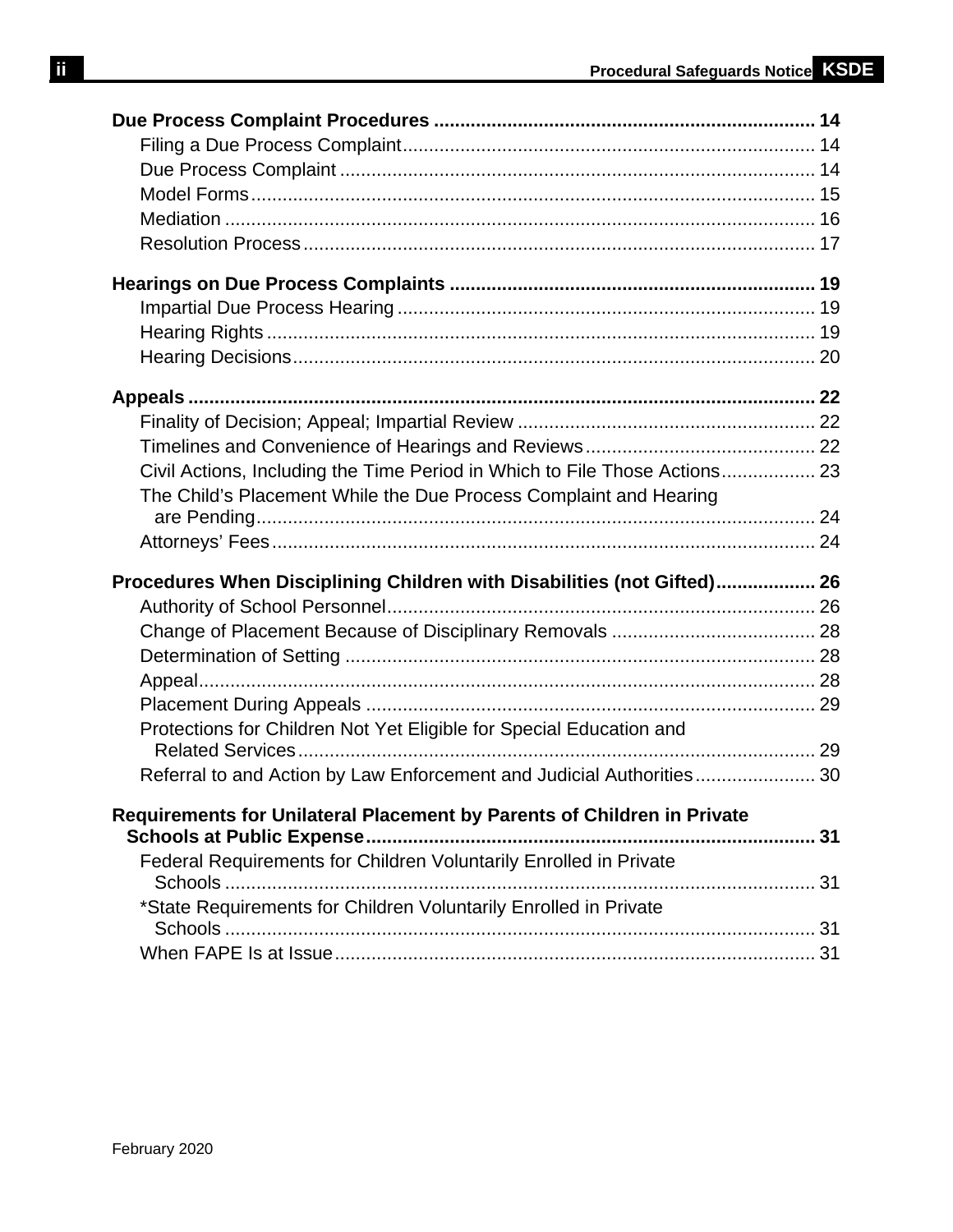# <span id="page-4-0"></span>**GENERAL INFORMATION**

## <span id="page-4-1"></span>**\*COMPARABLE AND AGE APPROPRIATE FACILITIES**

## **K.A.R. 91-40-52(d)**

All facilities for exceptional children must be comparable to those for non-exceptional children. In addition, all facilities for exceptional children must be age appropriate environments and each environment must be appropriate for the instructional program being provided.

## <span id="page-4-2"></span>**\*EVALUATION PROCEDURES**

## **K.A.R. 91-40-7(c)**

A board may refer a child with an exceptionality who is enrolled in public school for an evaluation if one of the following conditions is met:

- 1. School personnel have data-based documentation indicating that general education interventions and strategies would be inadequate to address the areas of concern for the child;
- 2. School personnel have data-based documentation indicating that before the referral or as a part of the referral, all of the following conditions were met: (a) the child was provided with appropriate instruction in regular education settings that was delivered by qualified personnel; (b) the child's academic achievement was repeatedly assessed at reasonable intervals that reflected formal assessment of the student's progress during instruction; (c) the assessment results were provided to the child's parent or parents; (d) the assessment results indicate that an evaluation is appropriate or
- 3. The parent of the child requests, and gives written consent for, an evaluation of the child, and the board agrees that an evaluation of the child is appropriate.

## <span id="page-4-3"></span>**\*EVALUATION REPORT**

## **K.A.R. 91-40-10(a)**

A written evaluation report is required after completion of any evaluation or re-evaluation, without regard to the suspected category of exceptionality

## <span id="page-4-4"></span>**PRIOR WRITTEN NOTICE**

## **34 CFR §300.503; K.S.A. 72-3430(b)(2); K.S.A. 72-3432; K.A.R. 91-40-26**

#### **Notice**

Your school district must give you, the parent of a child with an exceptionality, written notice (provide you certain information in writing), within a reasonable amount of time before it:

- 1. Proposes to initiate or to change the identification, evaluation, or educational placement of your child, or the provision of a free appropriate public education (FAPE) to your child; **or**
- 2. Refuses to initiate or to change the identification, evaluation, or educational placement of your child or the provision of FAPE to your child.

#### **Content of notice**

The written notice must:

- 1. Describe the action that your school district proposes or refuses to take;
- 2. Explain why your school district is proposing or refusing to take the action;
- 3. Describe each evaluation procedure, assessment, record, or report your school district used in deciding to propose or refuse the action;
- 4. Include a statement that you have protections under the procedural safeguards provisions in Part B of IDEA;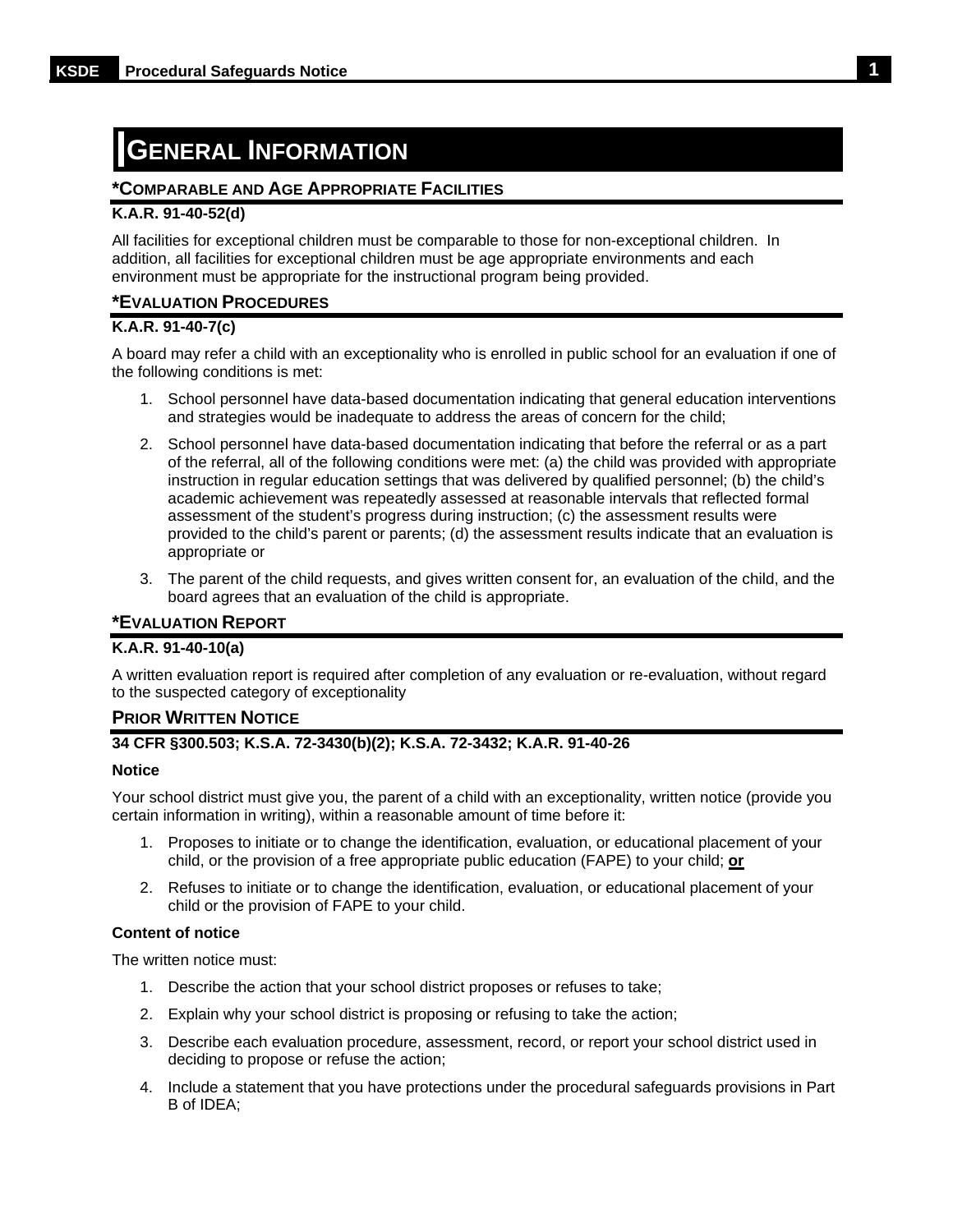- 5. Tell you how you can obtain a description of the procedural safeguards if the action that your school district is proposing or refusing is not an initial referral for evaluation;
- 6. Include resources for you to contact for help in understanding Part B of IDEA;
- 7. Describe any other options that your child's individualized education program (IEP) Team considered and the reasons why those options were rejected; **and**
- 8. Provide a description of other reasons why your school district proposed or refused the action.

## **Notice in understandable language**

The notice must be:

- 1. Written in language understandable to the general public; **and**
- 2. Provided in your native language or other mode of communication you use, unless it is clearly not feasible to do so.

If your native language or other mode of communication is not a written language, your school district must ensure that:

- 1. The notice is translated for you orally or by other means in your native language or other mode of communication;
- 2. You understand the content of the notice; **and**
- 3. There is written evidence that the requirements in paragraphs 1 and 2 have been met.

## <span id="page-5-0"></span>**NATIVE LANGUAGE**

## **34 CFR §300.29; K.A.R. 91-40-1(qq)**

*Native language,* when used regarding an individual who has limited English proficiency, means the following:

- 1. The language normally used by that person, or, in the case of a child, the language normally used by the child's parents;
- 2. In all direct contact with a child (including evaluation of the child), the language normally used by the child in the home or learning environment.

For a person with deafness or blindness, or for a person with no written language, the mode of communication is what the person normally uses (such as sign language, Braille, or oral communication).

## <span id="page-5-1"></span>**ELECTRONIC MAIL**

#### **34 CFR §300.505**

If your school district offers parents the choice of receiving documents by e-mail, you may choose to receive the following by e-mail:

- 1. Prior written notice;
- 2. Procedural safeguards notice; **and**
- 3. Notices related to a due process complaint

## <span id="page-5-2"></span>**\*CATEGORIES OF EXCEPTIONALITIES**

## **K.S.A. 72-3404(g); K.A.R. 91-40-1(w); K.A.R. 91-40-1(bb)**

The categories of exceptionalities included in the Kansas special education laws and regulations include the category of "gifted" children who are of school age.

## <span id="page-5-3"></span>**\*POSTSECONDARY GOALS AND TRANSITION SERVICES**

## **K.S.A. 72-3429(c)(8) and K.A.R. 91-40-1(uuu)**

Beginning at age 14, and updated annually thereafter, the IEP of a child with a disability must include: (a) appropriate measurable postsecondary goals based upon age-appropriate transition assessments related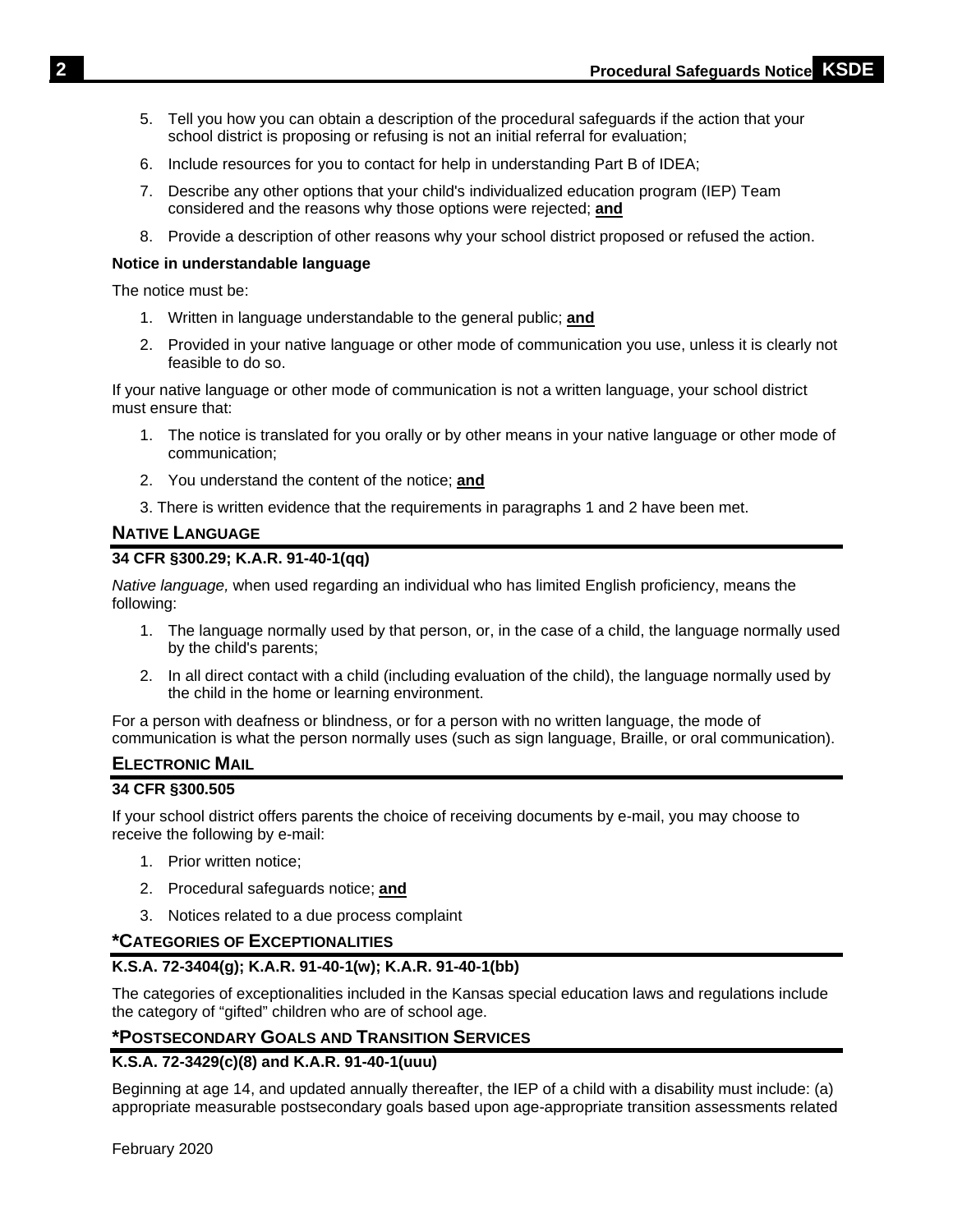## **KSDE Procedural Safeguards Notice 3**

to training, education, employment and where appropriate, independent living skills; and (b) the transition services, including appropriate courses of study, needed to assist the child in reaching the stated postsecondary goals.

## <span id="page-6-0"></span>**PARENTAL CONSENT - DEFINITION**

**34 CFR §300.9; K.A.R. 91-40-1 (l)**

#### **Consent**

*Consent* means:

- 1. You have been fully informed in your native language or other mode of communication (such as sign language, Braille, or oral communication) of all information about the action for which you are giving consent.
- 2. You understand and agree in writing to that action, and the consent describes that action and lists the records (if any) that will be released and to whom; **and**
- 3. You understand that the consent is voluntary on your part and that you may withdraw your consent at any time.

If you wish to revoke (cancel) your consent after your child has begun receiving special education and related services, you must do so in writing. Your withdrawal of consent does not negate (undo) an action that has occurred after you gave your consent but before you withdrew it. In addition, the school district is not required to amend (change) your child's education records to remove any references that your child received special education and related services after your withdrawal of consent.

## <span id="page-6-1"></span>**PARENTAL CONSENT**

## **34 CFR §300.300; K.A.R. 91-40-27**

#### **Consent for initial evaluation**

Your school district cannot conduct an initial evaluation of your child to determine whether your child is eligible under Part B of IDEA or under state law to receive special education and related services without first providing you with prior written notice of the proposed action and obtaining your consent as described under the headings *Prior Written Notice* and *Parental Consent.*

Your school district must make reasonable efforts to obtain your informed consent for an initial evaluation to decide whether your child is a child with an exceptionality.

Your consent for initial evaluation does not mean that you have also given your consent for the school district to start providing special education and related services to your child with an exceptionality.

Your school district may not use your refusal to consent to one service or activity related to the initial evaluation as a basis for denying you or your child any other service, benefit, or activity, unless another Part B or state law requirement requires the school district to do so.

If your child is enrolled in public school or you are seeking to enroll your child in a public school and you have refused to provide consent or failed to respond to a request to provide consent for an initial evaluation, your school district may, but is not required to, seek to conduct an initial evaluation of your child by using the IDEA's or state law mediation or due process complaint, resolution meeting, and impartial due process hearing procedures. Your school district will not violate its obligations to locate, identify and evaluate your child if it does not pursue an evaluation of your child in these circumstances.

#### **Special rules for initial evaluation of wards of the State**

*Ward of the State*, as used in IDEA, means a child who, as determined by the State where the child lives, is: 1. A foster child; 2. Considered a ward of the State under State law; **or** 3. In the custody of a public child welfare agency. (*Ward of the State* does not include a foster child who has a foster parent who meets the definition of a *parent* as used in IDEA.)

If a child is a ward of the State and is not living with his or her parent the school district does not need consent from the parent for an initial evaluation to determine if the child is a child with an exceptionality if:

1. Despite reasonable efforts to do so, the school district cannot find the child's parent;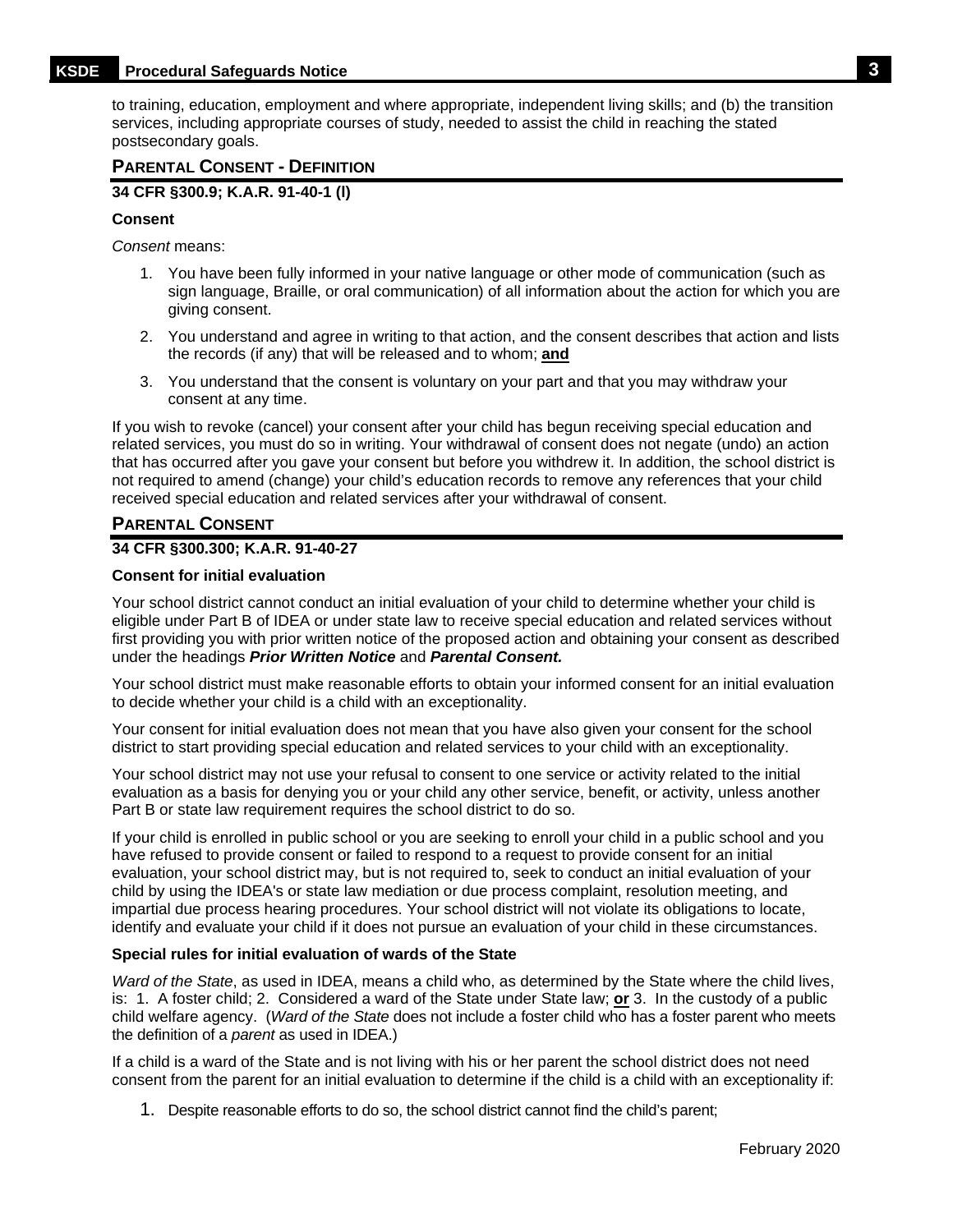- 2. The rights of the parents have been terminated in accordance with State law; **or**
- 3. A judge has assigned the right to make educational decisions to an individual other than the parent and that individual has provided consent for an initial evaluation.

#### **Parental consent for services**

Your school district must obtain your informed consent before providing special education and related services to your child with an exceptionality for the first time.

The school district must make reasonable efforts to obtain your informed consent before providing special education and related services to your child with an exceptionality for the first time.

If you do not respond to a request to provide your consent for your child to receive special education and related services for the first time, or if you refuse to give such consent or later revoke (cancel) your consent in writing, your school district may not use the procedural safeguards (i.e., mediation, due process complaint, resolution meeting, or an impartial due process hearing) in order to obtain agreement or a ruling that the special education and related services (recommended by your child's IEP Team) may be provided to your child without your consent.

If you refuse to give your consent for your child to receive special education and related services for the first time, or if you do not respond to a request to provide such consent or later revoke (cancel) your consent in writing and the school district does not provide your child with the special education and related services for which it sought your consent, your school district:

- 1. Is not in violation of the requirement to make a free appropriate public education (FAPE) available to your child for its failure to provide those services to your child; and
- 2. Is not required to have an individualized education program (IEP) meeting or develop an IEP for your child for the special education and related services for which your consent was requested.

If you revoke (cancel) your consent for all special education and related services in writing at any point after your child is first provided special education and related services, then the school district may not continue to provide such services, but must provide you with prior written notice, as described under the heading *Prior Written Notice*, before discontinuing those services.

#### **Parental consent for reevaluations**

Your school district must obtain your informed consent before it reevaluates your child, unless your school district can demonstrate that:

- 1. It took reasonable steps to obtain your consent for your child's reevaluation; **and**
- 2. You did not respond.

If you refuse to consent to your child's reevaluation, the school district may, but is not required to, pursue your child's reevaluation by using the mediation, due process complaint, resolution meeting, and impartial due process hearing procedures to seek to override your refusal to consent to your child's reevaluation. As with initial evaluations, your school district does not violate its obligations under Part B of IDEA or under state law if it declines to pursue the reevaluation in this manner.

#### **Documentation of reasonable efforts to obtain parental consent**

Your school must maintain documentation of reasonable efforts to obtain your consent for initial evaluations, to provide special education and related services for the first time, for a reevaluation, and to locate parents of wards of the State for initial evaluations. The documentation must include a record of the school district's attempts in these areas, such as:

- 1. Detailed records of telephone calls made or attempted and the results of those calls;
- 2. Copies of correspondence sent to you and any responses received; **and**
- 3. Detailed records of visits made to your home or place of employment and the results of those visits.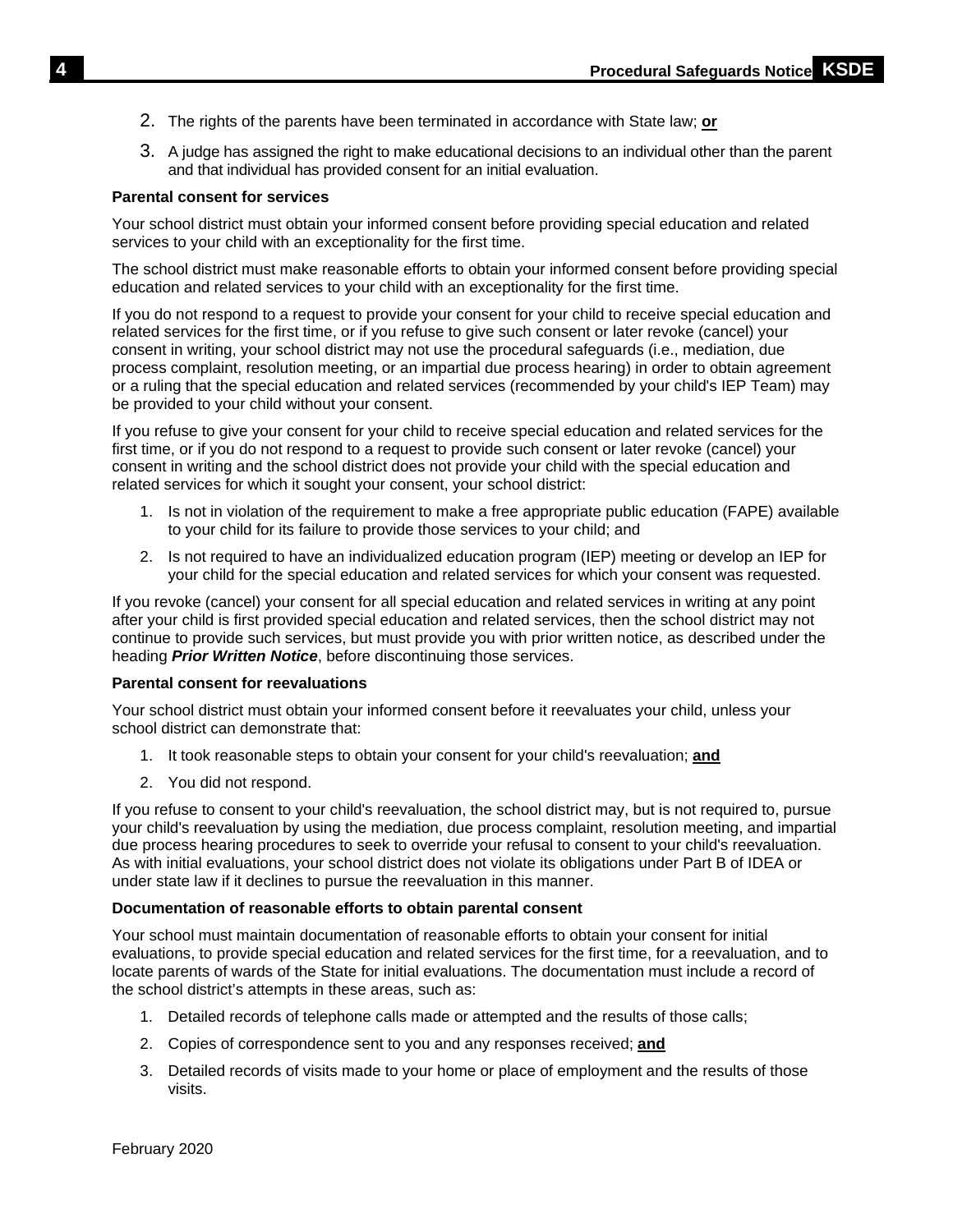#### **Other consent requirements**

Your consent is not required before your school district may:

- 1. Review existing data as part of your child's evaluation or a reevaluation; **or**
- 2. Give your child a test or other evaluation that is given to all children unless, before that test or evaluation, consent is required from parents of all children.

If you have enrolled your child in a private school at your own expense or if you are home schooling your child, and you do not provide your consent for your child's initial evaluation or your child's reevaluation, or you fail to respond to a request to provide your consent, the school district may not use its dispute resolution procedures (i.e., mediation, due process complaint, resolution meeting, or an impartial due process hearing) and is not required to consider your child as eligible to receive equitable services (services made available to some parentally-placed private school children with exceptionalities).

## <span id="page-8-0"></span>**\*PARENTAL CONSENT FOR MATERIAL CHANGE IN SERVICES OR SUBSTANTIAL CHANGE IN PLACEMENT**

#### **K.S.A. 72-3430(b)(6), K.S.A. 72-3404(aa), K.S.A. 72-3404(bb), K.A.R. 91-40-27(a)(3), K.A.R. 91-40- 1(mm), and 91-40-1(sss)**

A school district must obtain written parental consent before making a "material change in services" or a "substantial change in placement" for a child with an exceptionality. A material change in services is an increase or decrease of 25 percent or more of the duration or frequency of a special education service, related service or supplementary aid or service specified on the IEP of an exceptional child. A substantial change in placement is the movement of an exceptional child, for more than 25 percent of the child's school day, from a less restrictive environment to a more restrictive environment or from a more restrictive environment to a less restrictive environment.

## <span id="page-8-1"></span>**\*REVOCATION OF CONSENT FOR PARTICULAR SERVICES**

## **K.A.R. 91-40-1(l)(3)(C) and K.A.R. 91-40-27(k)**

Parents have the right to revoke consent to particular services or placements if the IEP team certifies in writing that the child does not need the service or placement for which consent is being revoked in order to receive a free appropriate public education.

#### <span id="page-8-2"></span>**INDEPENDENT EDUCATIONAL EVALUATIONS**

#### **34 CFR §300.502; K.A.R. 91-40-12**

#### **General**

As described below, you have the right to obtain an independent educational evaluation (IEE) of your child if you disagree with the evaluation of your child that was obtained by your school district.

If you request an independent educational evaluation, the school district must provide you with information about where you may obtain an independent educational evaluation and about the school district's criteria that apply to independent educational evaluations.

#### **Definitions**

*Independent educational evaluation* means an evaluation conducted by a qualified examiner who is not employed by the school district responsible for the education of your child.

*Public expense* means that the school district either pays for the full cost of the evaluation or ensures that the evaluation is otherwise provided at no cost to you, consistent with the provisions of Part B of IDEA, which allow each State to use whatever State, local, Federal, and private sources of support that are available in the State to meet the requirements of Part B of the Act.

#### **Right to evaluation at public expense**

You have the right to an independent educational evaluation of your child at public expense if you disagree with an evaluation of your child obtained by your school district, subject to the following conditions: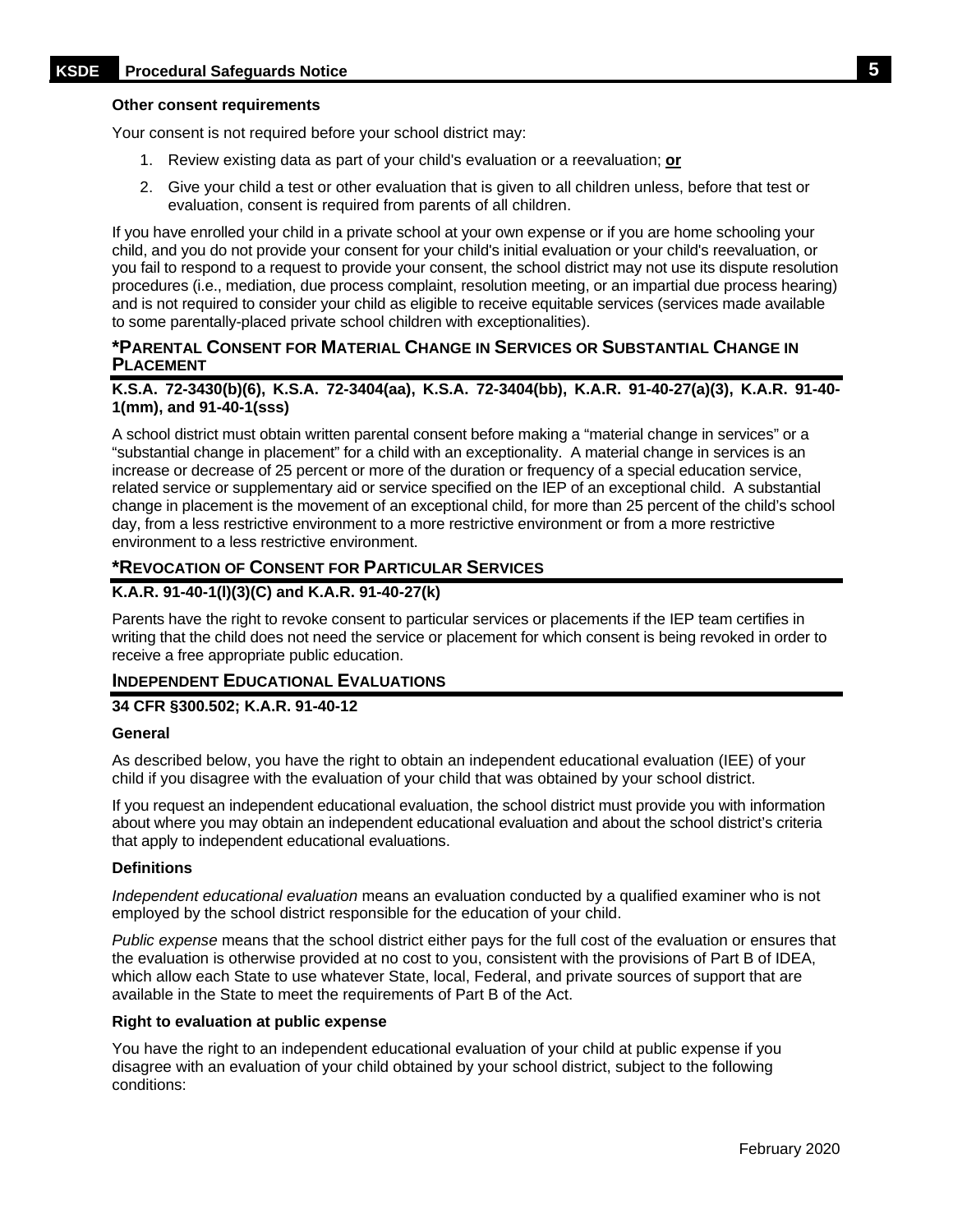- 1. If you request an independent educational evaluation of your child at public expense, your school district must, without unnecessary delay, either: (a) File a due process complaint to request a hearing to show that its evaluation of your child is appropriate; or (b) Provide an independent educational evaluation at public expense, unless the school district demonstrates in a hearing that the evaluation of your child that you obtained did not meet the school district's criteria.
- 2. If your school district requests a hearing and the final decision is that your school district's evaluation of your child is appropriate, you still have the right to an independent educational evaluation, but not at public expense.
- 3. If you request an independent educational evaluation of your child, the school district may ask why you object to the evaluation of your child obtained by your school district. However, your school district may not require an explanation and may not unreasonably delay either providing the independent educational evaluation of your child at public expense or filing a due process complaint to request a due process hearing to defend the school district's evaluation of your child.

You are entitled to only one independent educational evaluation of your child at public expense each time your school district conducts an evaluation of your child with which you disagree.

## **Parent-initiated evaluations**

If you obtain an independent educational evaluation of your child at public expense or you share with the school district an evaluation of your child that you obtained at private expense:

- 1. Your school district must consider the results of the evaluation of your child, if it meets the school district's criteria for independent educational evaluations, in any decision made with respect to the provision of a free appropriate public education (FAPE) to your child; **and**
- 2. You or your school district may present the evaluation as evidence at a due process hearing regarding your child.

## **Requests for evaluations by hearing officers**

If a hearing officer requests an independent educational evaluation of your child as part of a due process hearing, the cost of the evaluation must be at public expense.

#### **School district criteria**

If an independent educational evaluation is at public expense, the criteria under which the evaluation is obtained, including the location of the evaluation and the qualifications of the examiner, must be the same as the criteria that the school district uses when it initiates an evaluation (to the extent those criteria are consistent with your right to an independent educational evaluation).

Except for the criteria described above, a school district may not impose conditions or timelines related to obtaining an independent educational evaluation at public expense.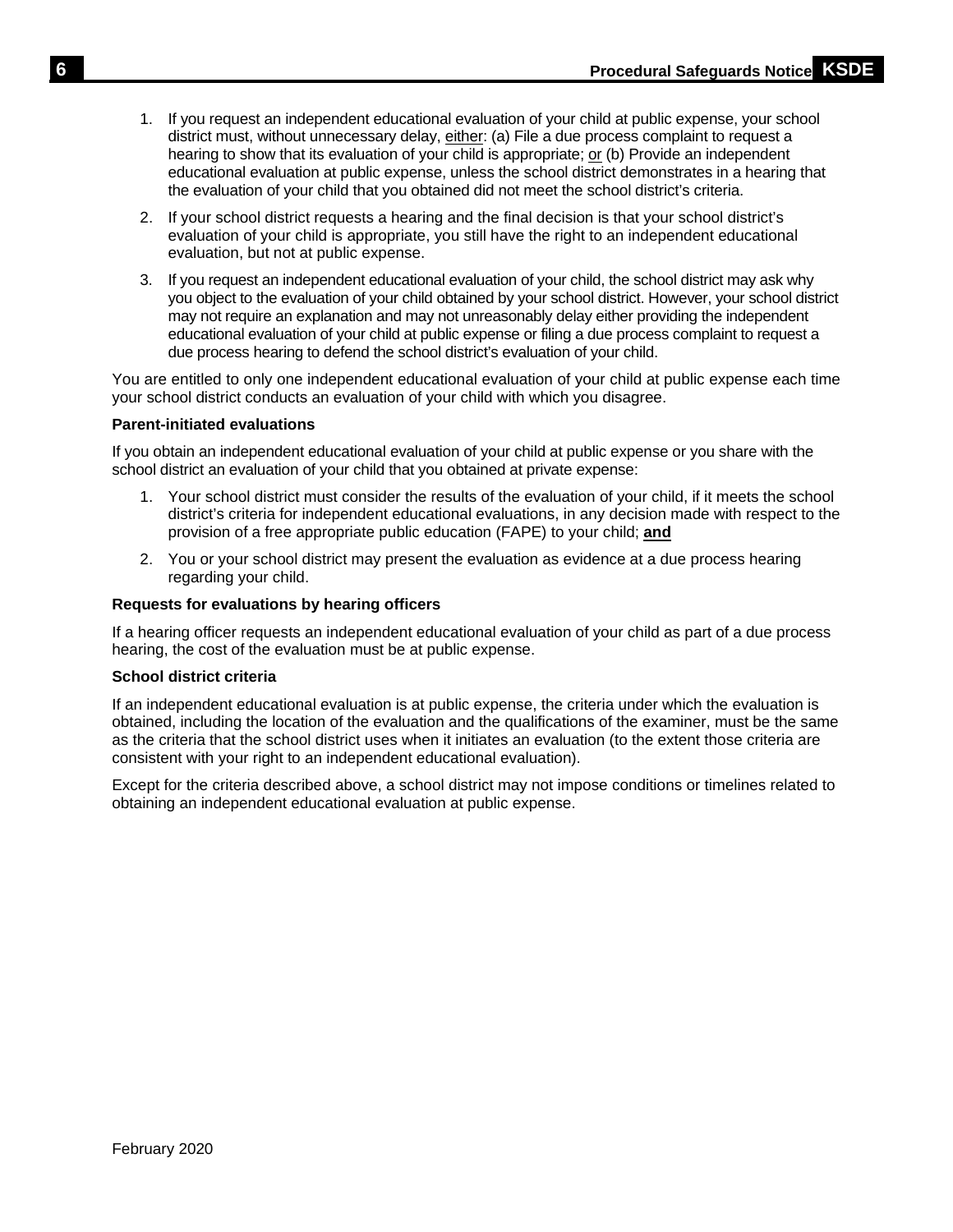# <span id="page-10-0"></span>**CONFIDENTIALITY OF INFORMATION**

## <span id="page-10-1"></span>**DEFINITIONS**

## **34 CFR §300.611; K.A.R. 91-40-50**

As used under the heading Confidentiality of Information:

- **•** *Destruction* means physical destruction or removal of personal identifiers from information so that the information is no longer personally identifiable.
- *Education records* means the type of records covered under the definition of ''education records'' in 34 CFR Part 99 (the regulations implementing the Family Educational Rights and Privacy Act of 1974, 20 U.S.C. 1232g (FERPA)).
- Participating agency means any school district, agency or institution that collects, maintains, or uses personally identifiable information, or from which information is obtained, under Part B of IDEA or under state law.

## <span id="page-10-2"></span>**PERSONALLY IDENTIFIABLE**

#### **34 CFR §300.32**

*Personally identifiable* means information that includes:

- (a) Your child's name, your name as the parent, or the name of another family member;
- (b) Your child's address;
- (c) A personal identifier, such as your child's social security number or student number; **or**
- (d) A list of personal characteristics or other information that would make it possible to identify your child with reasonable certainty.

## <span id="page-10-3"></span>**NOTICE TO PARENTS**

## **34 CFR §300.612; K.A.R. 91-40-50(b)**

The State Educational Agency must give notice that is adequate to fully inform parents about confidentiality of personally identifiable information, including:

- 1. A description of the extent to which the notice is given in the native languages of the various population groups in the State;
- 2. A description of the children on whom personally identifiable information is maintained, the types of information sought, the methods the State intends to use in gathering the information (including the sources from whom information is gathered), and the uses to be made of the information;
- 3. A summary of the policies and procedures that participating agencies must follow regarding storage, disclosure to third parties, retention, and destruction of personally identifiable information; **and**
- 4. A description of all of the rights of parents and children regarding this information, including the rights under the Family Educational Rights and Privacy Act (FERPA) and its implementing regulations in 34 CFR Part 99.

Before any major activity to identify, locate, or evaluate children in need of special education and related services (also known as "child find"), the notice must be published or announced in newspapers or other media, or both, with circulation adequate to notify parents throughout the State of these activities.

#### <span id="page-10-4"></span>**ACCESS RIGHTS**

#### **34 CFR §300.613; K.A.R. 91-40-50(b)**

The participating agency must permit you to inspect and review any education records relating to your child that are collected, maintained, or used by your school district under Part B of IDEA and under state law. The participating agency must comply with your request to inspect and review any education records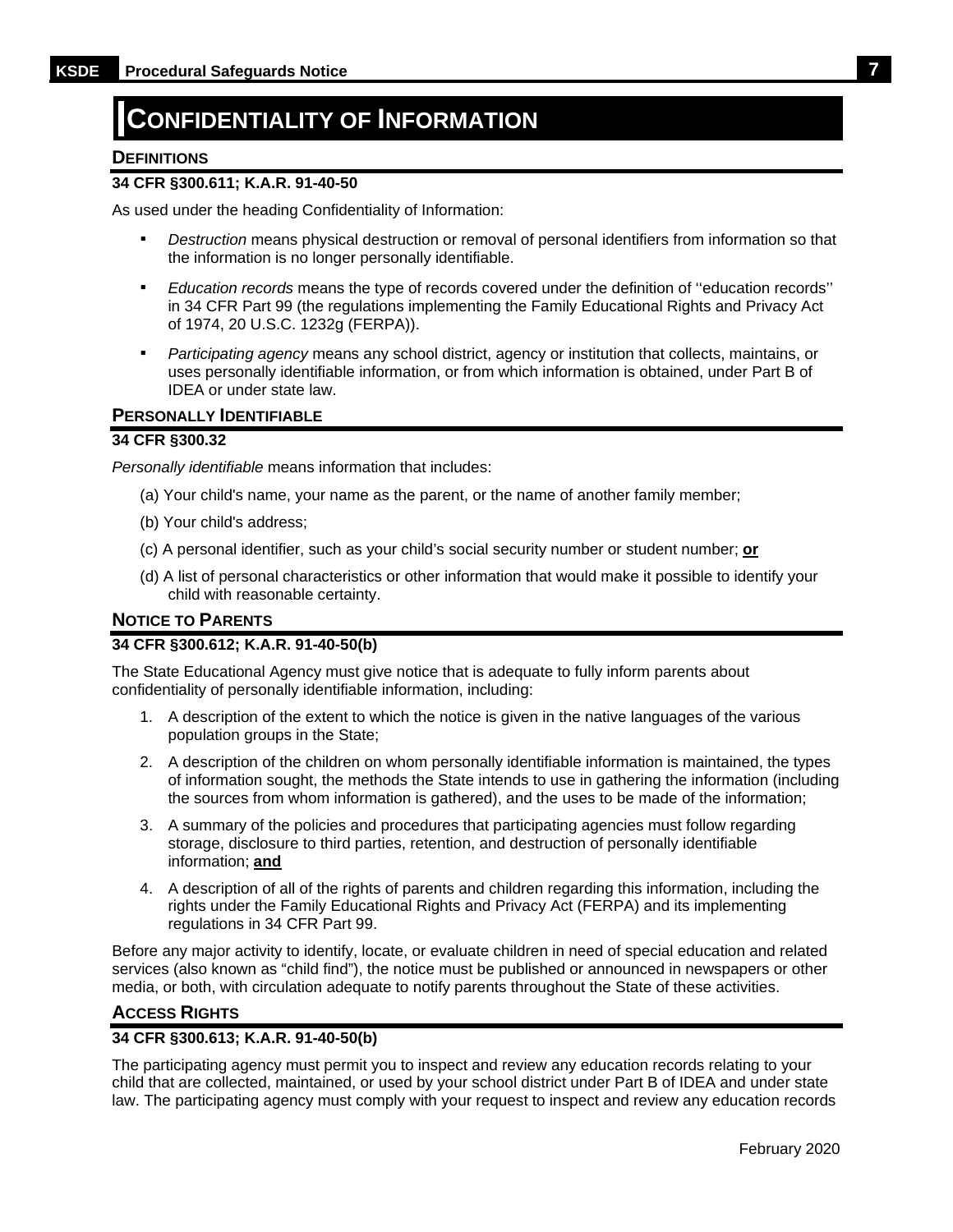on your child without unnecessary delay and before any meeting regarding an individualized education program (IEP), or any impartial due process hearing (including a resolution meeting or a hearing regarding discipline of a child with a disability), and in no case more than 45 calendar days after you have made a request.

Your right to inspect and review education records includes:

- 1. Your right to a response from the participating agency to your reasonable requests for explanations and interpretations of the records;
- 2. Your right to request that the participating agency provide copies of the records if you cannot effectively inspect and review the records unless you receive those copies; **and**
- 3. Your right to have your representative inspect and review the records.

The participating agency may presume that you have authority to inspect and review records relating to your child unless advised that you do not have the authority under applicable State law governing such matters as guardianship, separation, and divorce.

## <span id="page-11-0"></span>**RECORD OF ACCESS**

## **34 CFR §300.614; K.A.R. 91-40-50(b)**

Each participating agency must keep a record of parties obtaining access to education records collected, maintained, or used under Part B of IDEA or under state law (except access by parents and authorized employees of the participating agency), including the name of the party, the date access was given, and the purpose for which the party is authorized to use the records.

# <span id="page-11-1"></span>**RECORDS ON MORE THAN ONE CHILD**

## **34 CFR §300.615; K.A.R. 91-40-50(b)**

If any education record includes information on more than one child, the parents of those children have the right to inspect and review only the information relating to their child or to be informed of that specific information.

## <span id="page-11-2"></span>**LIST OF TYPES AND LOCATIONS OF INFORMATION**

## **34 CFR §300.616; K.A.R. 91-40-50(b)**

On request, each participating agency must provide you with a list of the types and locations of education records collected, maintained, or used by the agency.

## <span id="page-11-3"></span>**FEES**

#### **34 CFR §300.617; K.A.R. 91-40-50(b)**

Each participating agency may charge a fee for copies of records that are made for you under Part B of IDEA or under state law, if the fee does not effectively prevent you from exercising your right to inspect and review those records.

A participating agency may not charge a fee to search for or to retrieve information under Part B of IDEA or under state law.

## <span id="page-11-4"></span>**AMENDMENT OF RECORDS AT PARENT'S REQUEST**

## **34 CFR §300.618; K.A.R. 91-40-50(b)**

If you believe that information in the education records regarding your child collected, maintained, or used under Part B of IDEA or under state law is inaccurate, misleading, or violates the privacy or other rights of your child, you may request the participating agency that maintains the information to change the information.

The participating agency must decide whether to change the information in accordance with your request within a reasonable period of time of receipt of your request.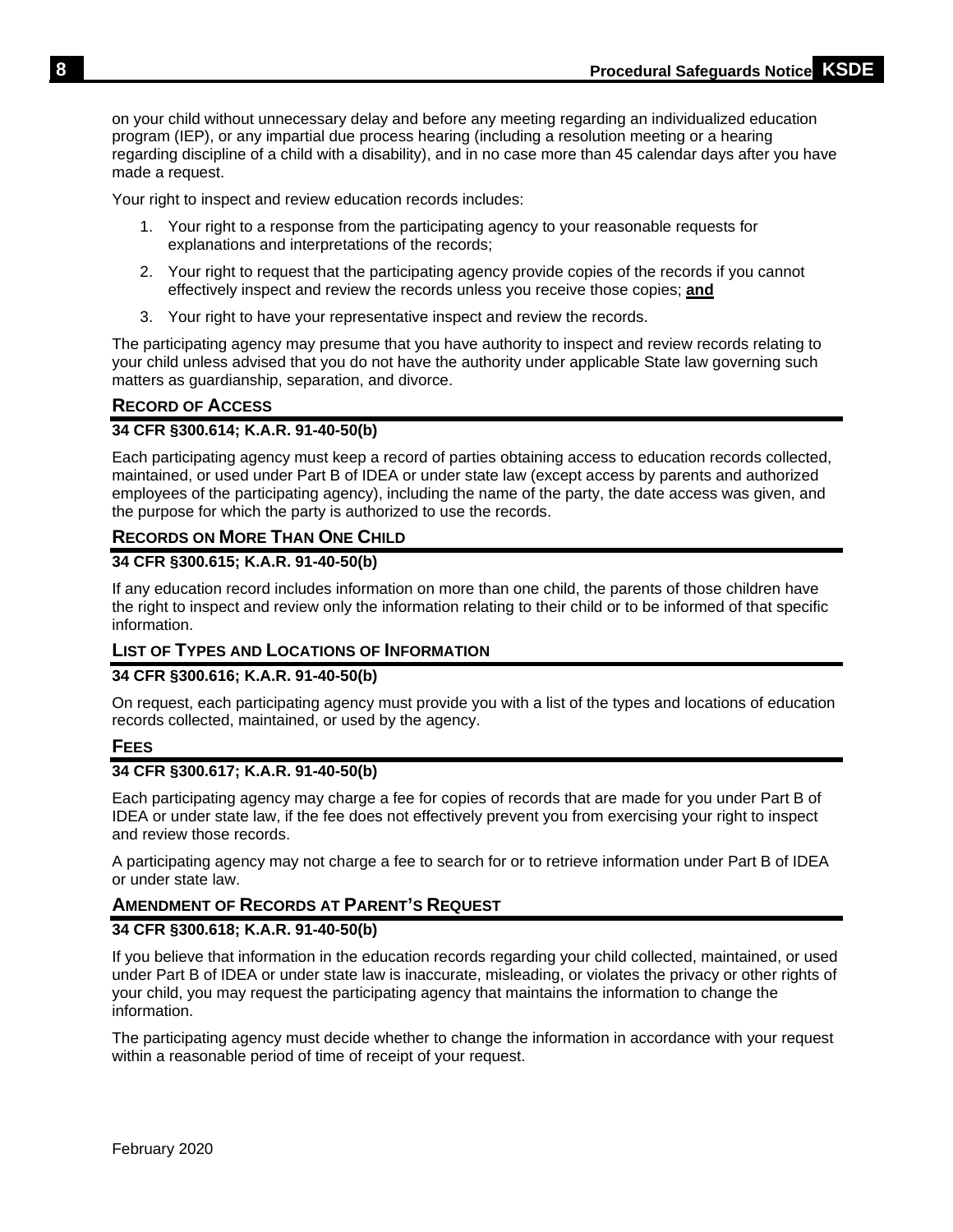## **KSDE Procedural Safeguards Notice 9**

If the participating agency refuses to change the information in accordance with your request, it must inform you of the refusal and advise you of your right to a hearing as described under the heading *Opportunity For a Hearing.* 

## <span id="page-12-0"></span>**OPPORTUNITY FOR A HEARING**

#### **34 CFR §300.619; K.A.R. 91-40-50(b)**

The participating agency must, on request, provide you an opportunity for a hearing to challenge information in education records regarding your child to ensure that it is not inaccurate, misleading, or otherwise in violation of the privacy or other rights of your child.

#### <span id="page-12-1"></span>**HEARING PROCEDURES**

## **34 CFR §300.621; K.A.R. 91-40-50(b)**

A hearing to challenge information in education records must be conducted according to the procedures for such hearings under the Family Educational Rights and Privacy Act (FERPA).

## <span id="page-12-2"></span>**RESULT OF HEARING**

#### **34 CFR §300.620; K.A.R. 91-40-50(b)**

If, as a result of the hearing, the participating agency decides that the information is inaccurate, misleading or otherwise in violation of the privacy or other rights of your child, it must change the information accordingly and inform you in writing.

If, as a result of the hearing, the participating agency decides that the information is not inaccurate, misleading, or otherwise in violation of the privacy or other rights of your child, it must inform you of your right to place in the records that it maintains on your child a statement commenting on the information or providing any reasons you disagree with the decision of the participating agency.

Such an explanation placed in the records of your child must:

- 1. Be maintained by the participating agency as part of the records of your child as long as the record or contested portion is maintained by the participating agency; **and**
- 2. If the participating agency discloses the records of your child or the challenged information to any party, the explanation must also be disclosed to that party.

## <span id="page-12-3"></span>**CONSENT FOR DISCLOSURE OF PERSONALLY IDENTIFIABLE INFORMATION**

#### **34 CFR §300.622; K.A.R. 91-40-50(b)**

Unless the information is contained in education records, and the disclosure is authorized without parental consent under the Family Educational Rights and Privacy Act (FERPA), your consent must be obtained before personally identifiable information is disclosed to parties other than officials of participating agencies. Except under the circumstances specified below, your consent is not required before personally identifiable information is released to officials of participating agencies for purposes of meeting a requirement of Part B of IDEA or state law.

Your consent, or consent of an eligible child who has reached the age of majority under State law, must be obtained before personally identifiable information is released to officials of participating agencies providing or paying for transition services.

If your child is in, or is going to go to, a private school that is not located in the same school district you reside in, your consent must be obtained before any personally identifiable information about your child is released between officials in the public school district where the private school is located and officials in the public school district where you reside.

#### <span id="page-12-4"></span>**SAFEGUARDS**

#### **34 CFR §300.623; K.A.R. 91-40-50(b)**

Each participating agency must protect the confidentiality of personally identifiable information at collection, storage, disclosure, and destruction stages.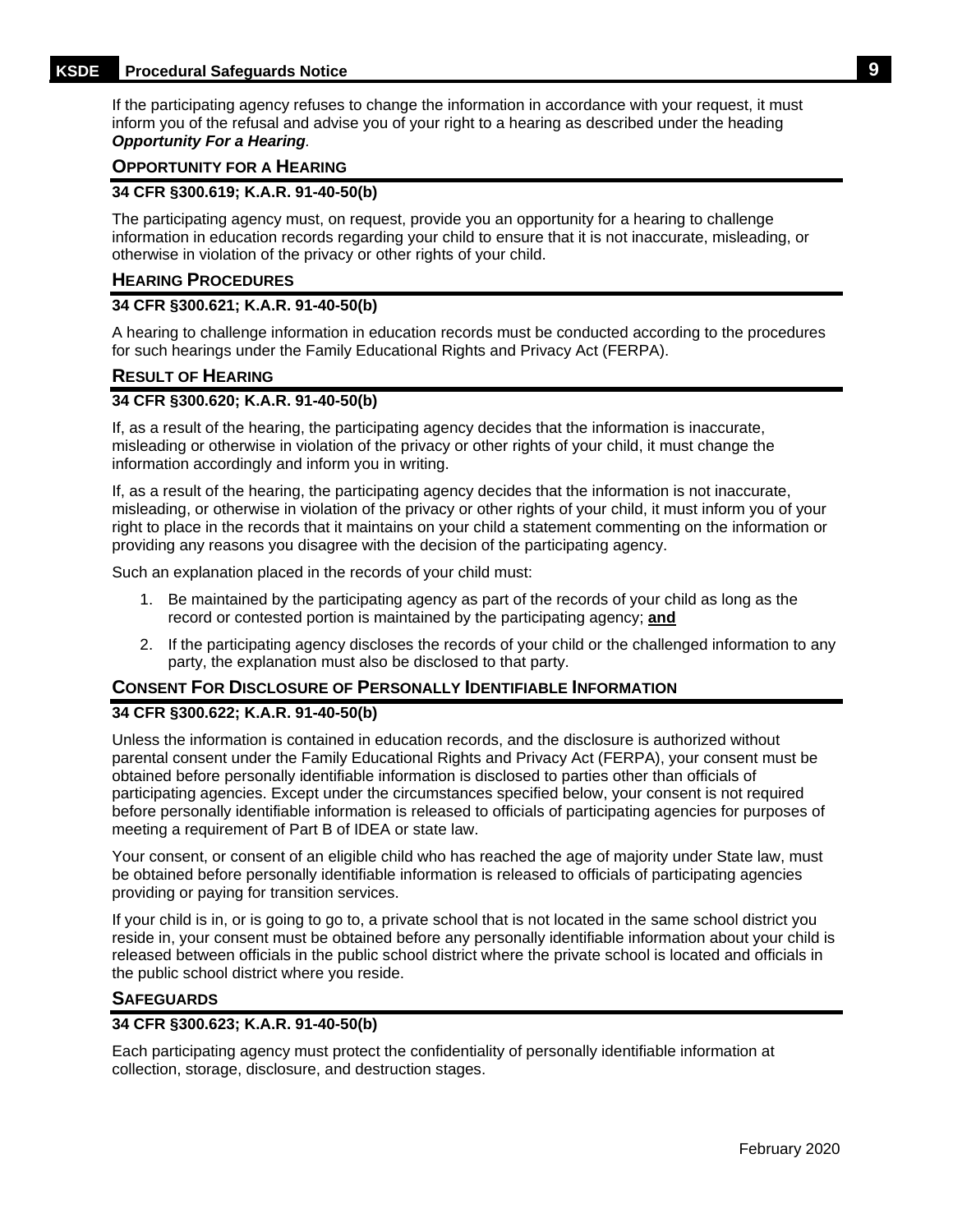One official at each participating agency must assume responsibility for ensuring the confidentiality of any personally identifiable information.

All persons collecting or using personally identifiable information must receive training or instruction regarding your State's policies and procedures regarding confidentiality under Part B of IDEA, state law, and the Family Educational Rights and Privacy Act (FERPA).

Each participating agency must maintain, for public inspection, a current listing of the names and positions of those employees within the agency who may have access to personally identifiable information.

## <span id="page-13-0"></span>**DESTRUCTION OF INFORMATION**

## **34 CFR §300.624; K.A.R. 91-40-50(b)**

Your school district must inform you when personally identifiable information collected, maintained, or used under Part B of IDEA or under state law is no longer needed to provide educational services to your child.

The information must be destroyed at your request. However, a permanent record of your child's name, address, and phone number, his or her grades, attendance record, classes attended, grade level completed, and year completed may be maintained without time limitation.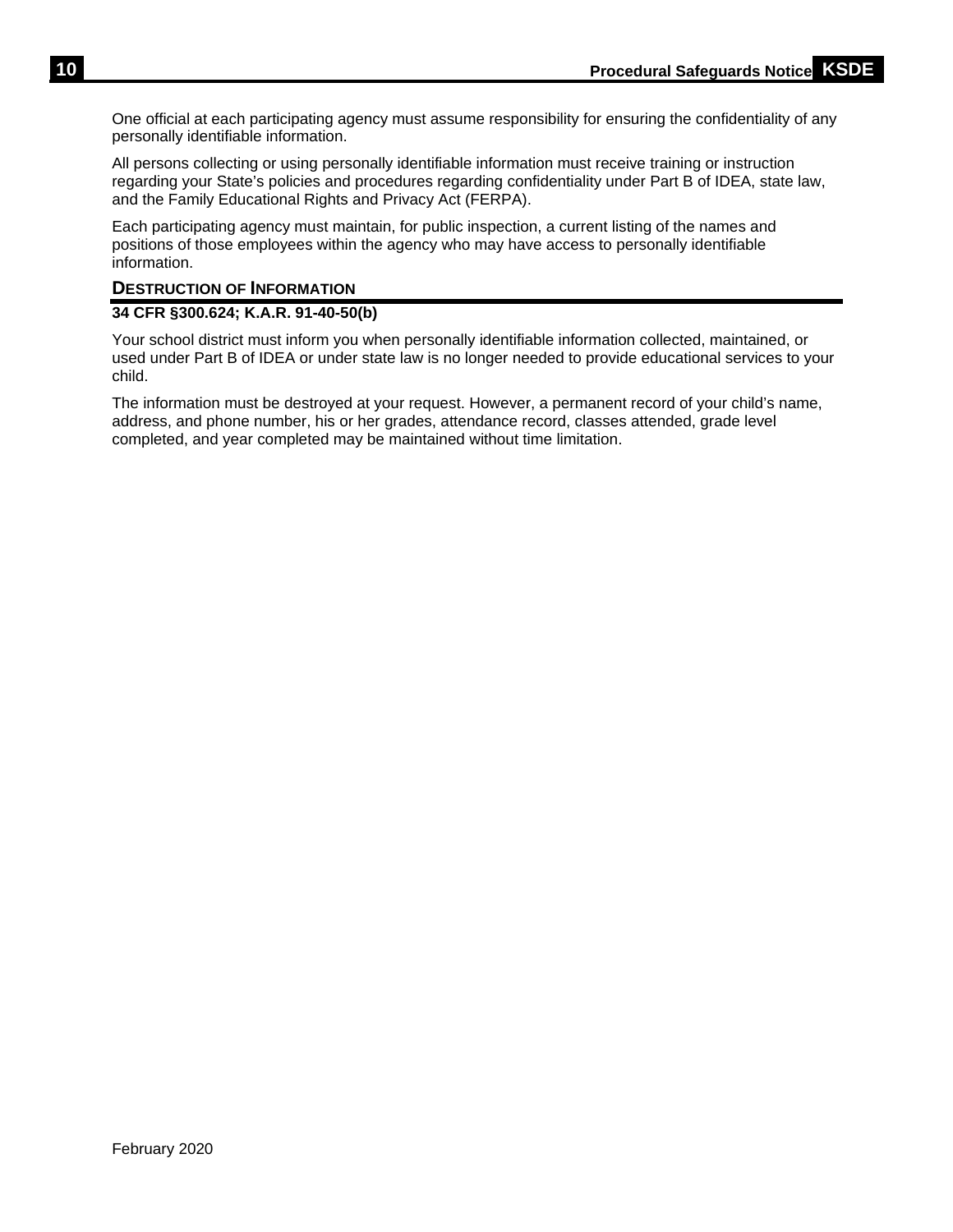# <span id="page-14-0"></span>**STATE COMPLAINT PROCEDURES**

## <span id="page-14-1"></span>**DIFFERENCES BETWEEN THE PROCEDURES FOR DUE PROCESS COMPLAINTS AND HEARINGS AND FOR STATE COMPLAINTS**

The regulations for Part B of IDEA and for state law set forth separate procedures for State complaints and for due process complaints and hearings. As explained below, any individual or organization may file a State complaint alleging a violation of any Part B or state law requirement by a school district, the State Educational Agency, or any other public agency. Only you or a school district may file a due process complaint on any matter relating to a proposal or a refusal to initiate or change the identification, evaluation, or educational placement of a child with an exceptionality, or the provision of a free appropriate public education (FAPE) to the child. While staff of the State Educational Agency generally must resolve a State complaint within a 60-calendar-day timeline, unless the timeline is properly extended, an impartial hearing officer must hear a due process complaint (if not resolved through a resolution meeting or through mediation) and issue a written decision within 45-calendar-days after the end of the resolution period, as described in this document under the heading Resolution Process, unless the hearing officer grants a specific extension of the timeline at your request or the school district's request. The State complaint and due process complaint, resolution and hearing procedures are described more fully below. The State Educational Agency must develop model forms to help you file a due process complaint and help you or other parties to file a State complaint as described under the heading *Model Forms*.

## <span id="page-14-2"></span>**ADOPTION OF STATE COMPLAINT PROCEDURES**

## **34 CFR §300.151; K.S.A. 72-3406**

#### **General**

Each State Educational Agency must have written procedures for:

- 1. Resolving any complaint, including a complaint filed by an organization or individual from another State;
- 2. The filing of a complaint with the State Educational Agency;
- 3. Widely disseminating the State complaint procedures to parents and other interested individuals, including parent training and information centers, protection and advocacy agencies, independent living centers, and other appropriate entities.

#### **Remedies for denial of appropriate services**

In resolving a State complaint in which the State Educational Agency has found a failure to provide appropriate services, the State Educational Agency must address:

- 1. The failure to provide appropriate services, including corrective action appropriate to address the needs of the child (such as compensatory services or monetary reimbursement); **and**
- 2. Appropriate future provision of services for all children with exceptionalities.

## <span id="page-14-3"></span>**MINIMUM STATE COMPLAINT PROCEDURES**

## **34 CFR §300.152; K.A.R. 91-40-51**

#### **Time limit; minimum procedures**

Each State Educational Agency must include in its State complaint procedures a time limit of 60 calendar days after a complaint is filed to:

- 1. Carry out an independent on-site investigation, if the State Educational Agency determines that an investigation is necessary;
- 2. Give the complainant the opportunity to submit additional information, either orally or in writing, about the allegations in the complaint;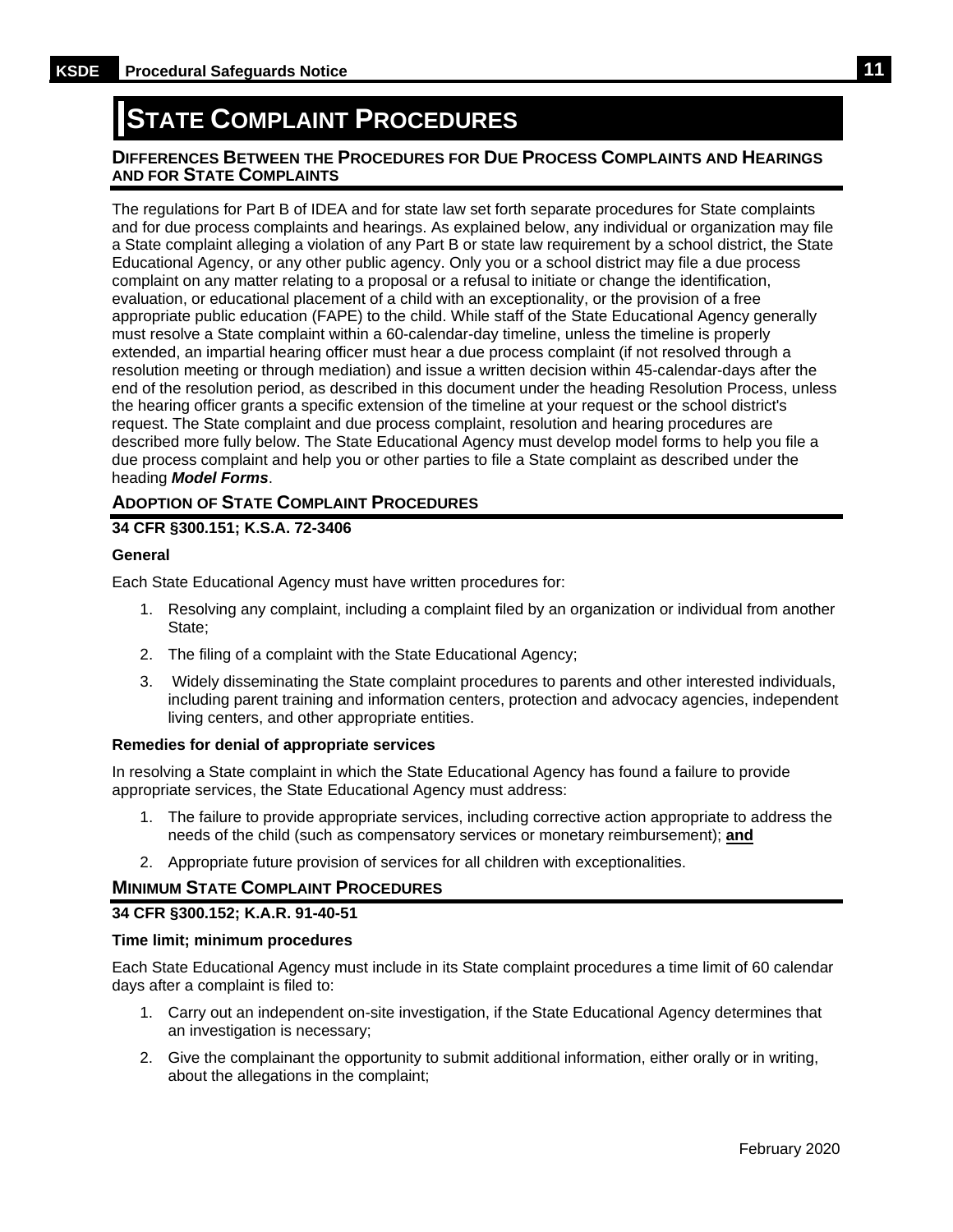- 3. Provide the school district or other public agency with the opportunity to respond to the complaint, including, at a minimum: (a) at the option of the agency, a proposal to resolve the complaint; **and** (b) an opportunity for a parent who has filed a complaint and the agency to agree voluntarily to engage in mediation;
- 4. Review all relevant information and make an independent determination as to whether the school district or other public agency is violating a requirement of Part B of IDEA or a requirement of state law; **and**
- 5. Issue a written decision to the complainant that addresses each allegation in the complaint and contains: (a) findings of fact and conclusions; **and** (b) the reasons for the State Educational Agency's final decision.

## **Time extension; final decision; implementation**

The State Educational Agency's procedures described above also must:

- 1. Permit an extension of the 60 calendar-day time limit only if: (a) exceptional circumstances exist with respect to a particular State complaint; **or** (b) you and the school district or other public agency involved voluntarily agree to extend the time to resolve the matter through mediation or alternative means of dispute resolution, if available in the State.
- 2. Include procedures for effective implementation of the State Educational Agency's final decision, if needed, including: (a) technical assistance activities; (b) negotiations; **and** (c) corrective actions to achieve compliance.

#### **State complaints and due process hearings**

If a written State complaint is received that is also the subject of a due process hearing as described under the heading *Filing a Due Process Complaint*, or the State complaint contains multiple issues of which one or more are part of such a hearing, the State must set aside any part of the State complaint that is being addressed in the due process hearing until the hearing is over. Any issue in the State complaint that is not a part of the due process hearing must be resolved using the time limit and procedures described above.

If an issue raised in a State complaint has previously been decided in a due process hearing involving the same parties (for example, you and the school district), then the due process hearing decision is binding on that issue and the State Educational Agency must inform the complainant that the decision is binding.

A complaint alleging a school district's or other public agency's failure to implement a due process hearing decision must be resolved by the State Educational Agency.

## <span id="page-15-0"></span>**FILING A STATE COMPLAINT**

#### **34 CFR §300.153; K.A.R. 91-40-51**

An organization or individual may file a signed written State complaint under the procedures described above.

The State complaint must include:

- 1. A statement that a school district or other public agency has violated a requirement of Part B of IDEA or its implementing regulations in 34 CFR Part 300 or a requirement of the Kansas Special Education for Exceptional Children Act or its implementing regulations in K.A.R. 91-40- (Agency 91 Kansas State Department of Education, Article 40 Special Education) ;
- 2. The facts on which the statement is based;
- 3. The signature and contact information for the party filing the complaint; and
- 4. If alleging violations regarding a specific child:
	- (a) The name of the child and address of the residence of the child;
	- (b) The name of the school the child is attending;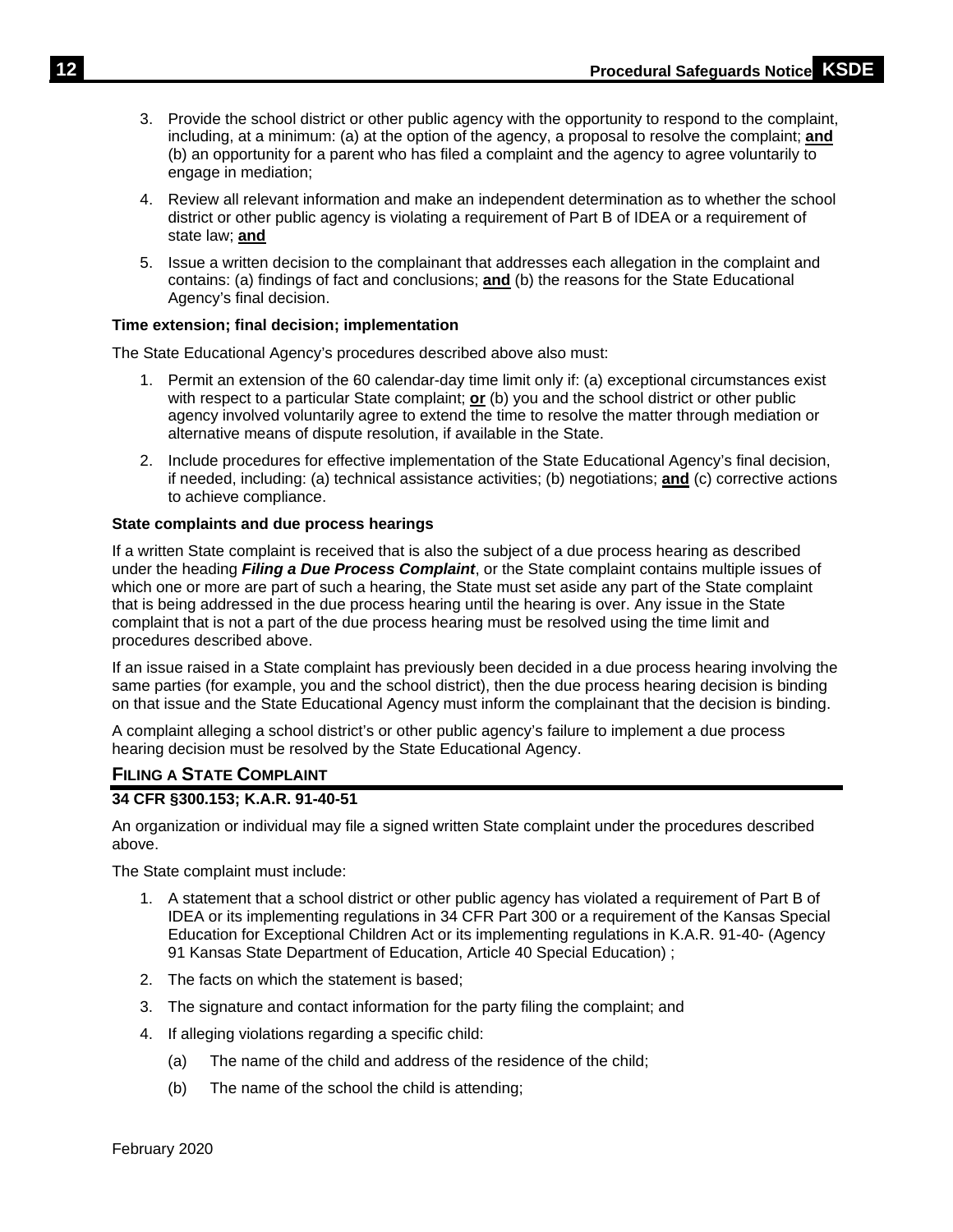- (c) In the case of a homeless child or youth, available contact information for the child, and the name of the school the child is attending;
- (d) A description of the nature of the problem of the child, including facts relating to the problem; **and**
- (e) A proposed resolution of the problem to the extent known and available to the party filing the complaint at the time the complaint is filed.

The complaint must allege a violation that occurred not more than one year prior to the date that the complaint is received as described under the heading *Adoption of State Complaint Procedures.*

The party filing the State complaint must forward a copy of the complaint to the school district or other public agency serving the child at the same time the party files the complaint with the State Educational Agency.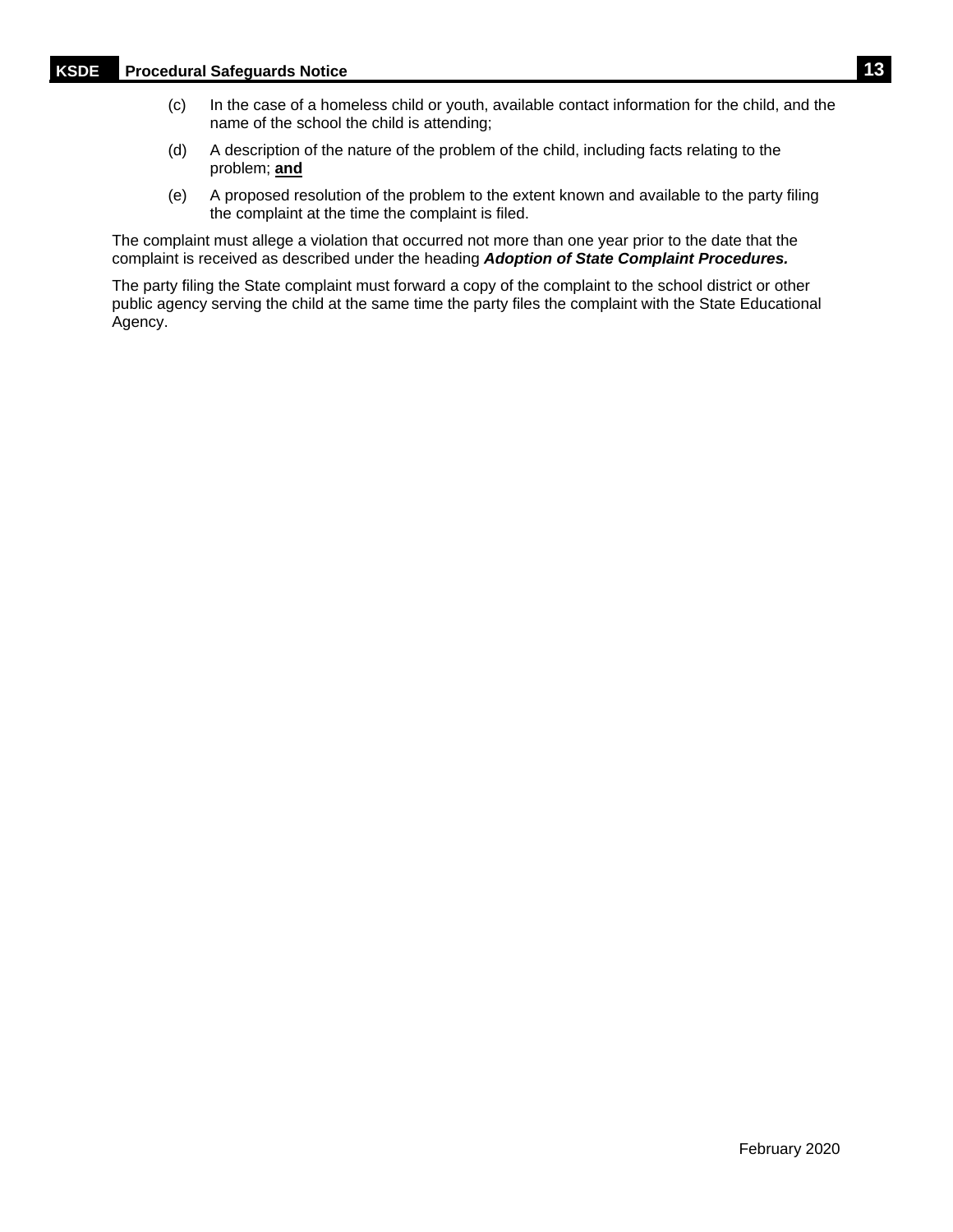# <span id="page-17-0"></span>**DUE PROCESS COMPLAINT PROCEDURES**

# <span id="page-17-1"></span>**FILING A DUE PROCESS COMPLAINT**

# **34 CFR §300.507; K.S.A. 72-3415**

## **General**

You or the school district may file a due process complaint on any matter relating to a proposal or a refusal to initiate or change the identification, evaluation or educational placement of your child, or the provision of a free appropriate public education (FAPE) to your child.

The due process complaint must allege a violation that happened not more than two years before you or the school district knew or should have known about the alleged action that forms the basis of the due process complaint.

The above timeline does not apply to you if you could not file a due process complaint within the timeline because:

- 1. The school district specifically misrepresented that it had resolved the issues identified in the complaint; **or**
- 2. The school district withheld information from you that it was required to provide you under Part B of IDEA or under state law.

#### **Information for parents**

The school district must inform you of any free or low-cost legal and other relevant services available in the area if you request the information, **or** if you or the school district file a due process complaint.

## <span id="page-17-2"></span>**DUE PROCESS COMPLAINT**

## **34 CFR §300.508; K.S.A. 72-3415**

#### **General**

In order to request a hearing, you or the school district (or your attorney or the school district's attorney) must submit a due process complaint to the other party. That complaint must contain all of the content listed below and must be kept confidential.

Whoever files the complaint must also provide the State Educational Agency with a copy of the complaint.

#### **Content of the complaint**

The due process complaint must include:

- 1. The name of the child;
- 2. The address of the child's residence;
- 3. The name of the child's school;
- 4. If the child is a homeless child or youth, the child's contact information and the name of the child's school;
- 5. A description of the nature of the problem of the child relating to the proposed or refused action, including facts relating to the problem; **and**
- 6. A proposed resolution of the problem to the extent known and available to the complaining party (you or the school district) at the time.

#### **Notice required before a hearing on a due process complaint**

You or the school district may not have a due process hearing until you or the school district (or your attorney or the school district's attorney) files a due process complaint that includes the information listed above.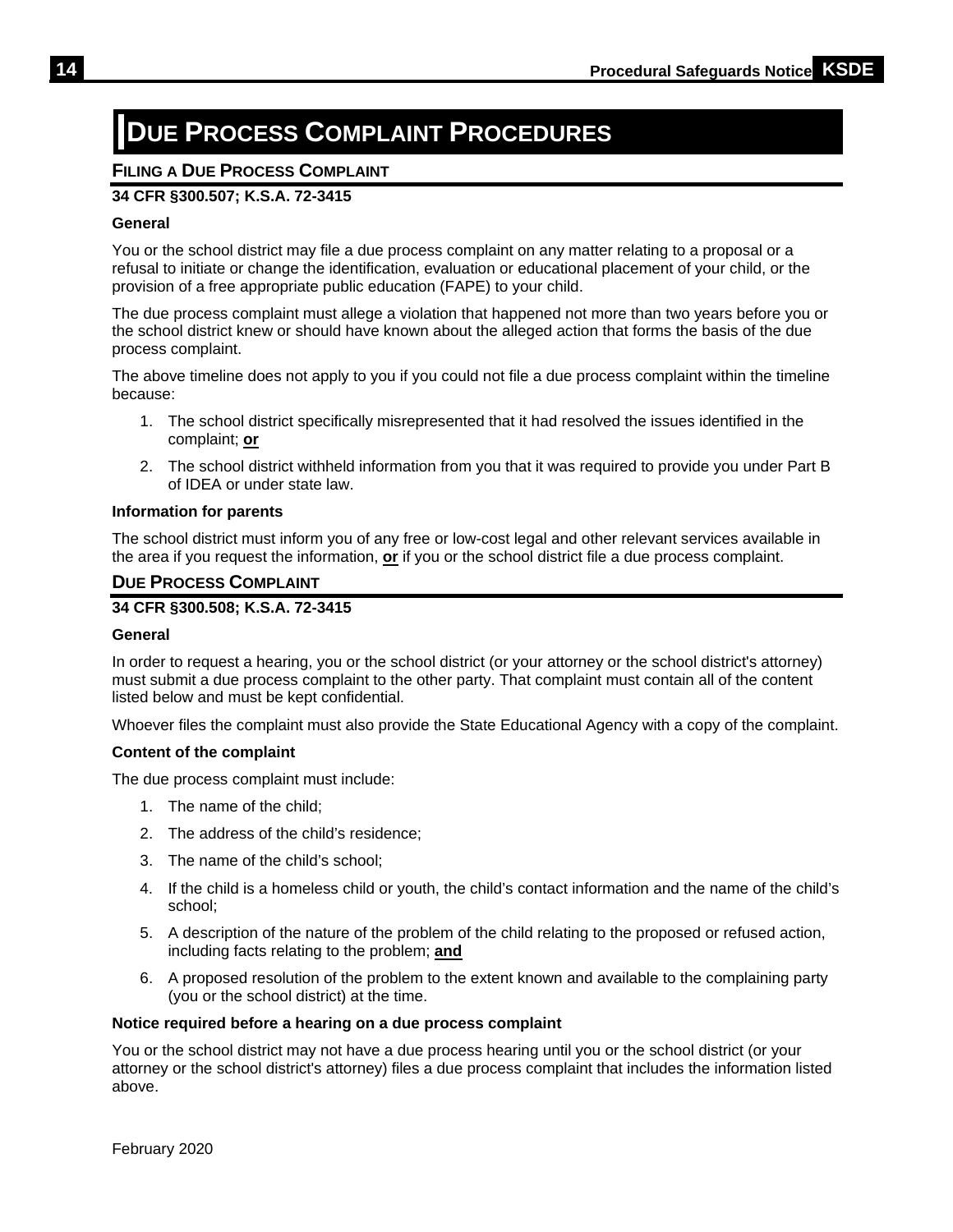## **Sufficiency of complaint**

In order for a due process complaint to go forward, it must be considered sufficient. The due process complaint will be considered sufficient (to have met the content requirements above) unless the party receiving the due process complaint (you or the school district) notifies the hearing officer and the other party in writing, within 15 calendar days of receiving the complaint, that the receiving party believes that the due process complaint does not meet the requirements listed above.

Within five calendar days of receiving the notification that the receiving party (you or the school district) considers a due process complaint insufficient, the hearing officer must decide if the due process complaint meets the requirements listed above, and notify you and the school district in writing immediately.

#### **Complaint amendment**

You or the school district may make changes to the complaint only if:

- 1. The other party approves of the changes in writing and is given the chance to resolve the due process complaint through a resolution meeting, described under the heading *Resolution Process*; **or**
- 2. By no later than five days before the due process hearing begins, the hearing officer grants permission for the changes.

If the complaining party (you or the school district) makes changes to the due process complaint, the timelines for the resolution meeting (within 15 calendar days of receiving the complaint) and the time period for resolution (within 30 calendar days of receiving the complaint) start again on the date the amended complaint is filed.

## **Local educational agency (LEA) or school district response to a due process complaint**

If the school district has not sent a prior written notice to you, as described under the heading *Prior Written Notice*, regarding the subject matter contained in your due process complaint, the school district must, within 10 calendar days of receiving the due process complaint, send to you a response that includes:

- 1. An explanation of why the school district proposed or refused to take the action raised in the due process complaint;
- 2. A description of other options that your child's individualized education program (IEP) Team considered and the reasons why those options were rejected;
- 3. A description of each evaluation procedure, assessment, record, or report the school district used as the basis for the proposed or refused action; **and**
- 4. A description of the other factors that are relevant to the school district's proposed or refused action.

Providing the information in items 1-4 above does not prevent the school district from asserting that your due process complaint was insufficient.

#### **Other party response to a due process complaint**

Except as stated under the sub-heading immediately above, *Local educational agency* **(***LEA) or school district response to a due process complaint*, the party receiving a due process complaint must, within 10 calendar days of receiving the complaint, send the other party a response that specifically addresses the issues in the complaint.

## <span id="page-18-0"></span>**MODEL FORMS**

## **34 CFR §300.509**

The State Educational Agency must develop model forms to help you to file a due process complaint and to help you and other parties to file a State complaint. However, your State or the school district may not require the use of these model forms. In fact, you can use the model form or another appropriate form, so long as it contains the required information for filing a due process complaint or a State complaint.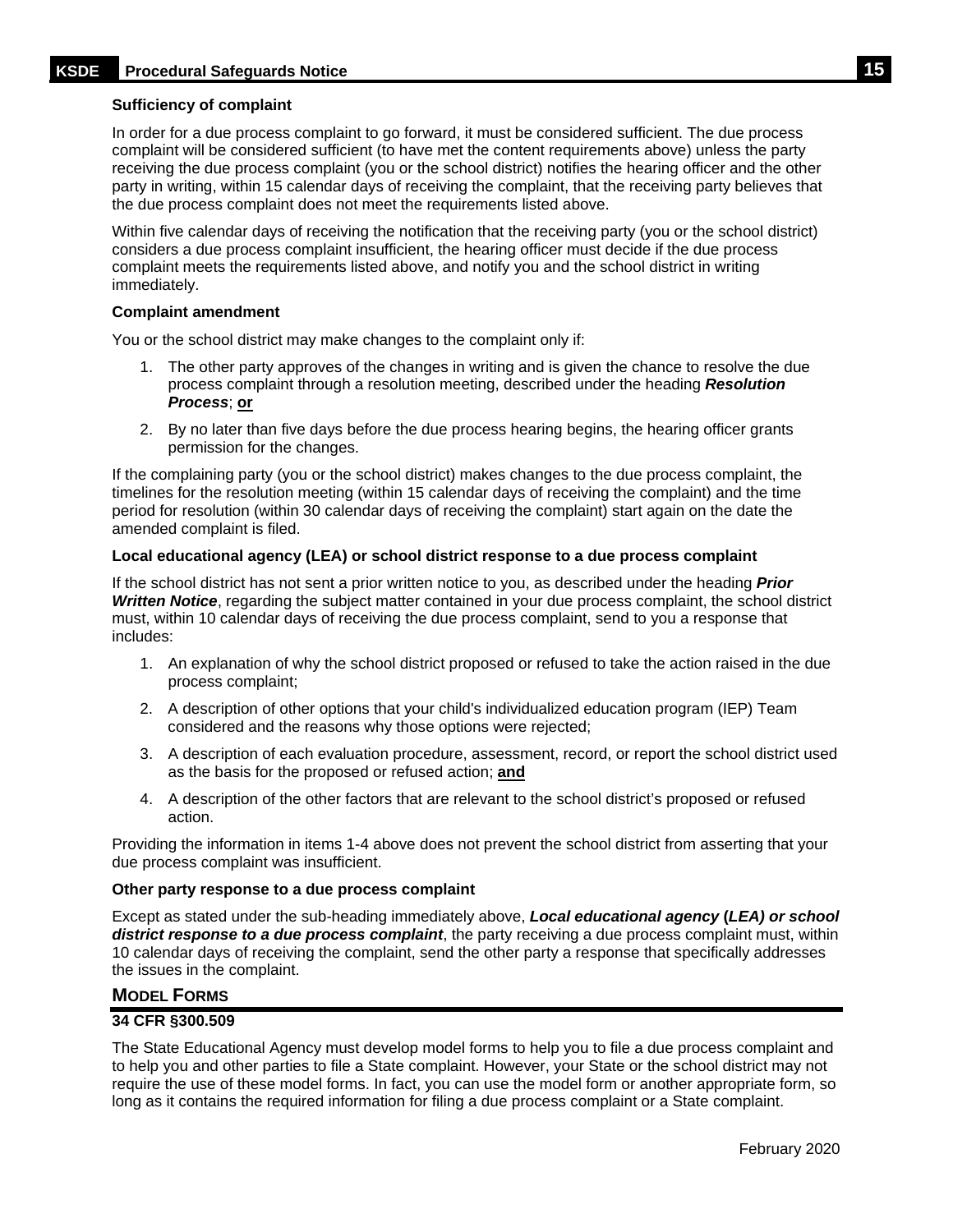## <span id="page-19-0"></span>**MEDIATION**

## **34 CFR §300.506; K.S.A. 72-3438; K.A.R. 91-40-28(b)**

## **General**

The school district must develop procedures that make mediation available to allow you and the school district to resolve disagreements involving any matter under Part B of IDEA and under state law, including matters arising prior to the filing of a due process complaint. Thus, mediation is available to resolve disputes under Part B of IDEA or under state law, whether or not you have filed a due process complaint to request a due process hearing as described under the heading *Filing a Due Process Complaint*.

## **Requirements**

The procedures must ensure that the mediation process:

- 1. Is voluntary on your part and the school district's part;
- 2. Is not used to deny or delay your right to a due process hearing, or to deny any other rights provided under Part B of IDEA or under state law; **and**
- 3. Is conducted by a qualified and impartial mediator who is trained in effective mediation techniques.

The school district may develop procedures that offer parents and schools that choose not to use the mediation process, an opportunity to meet, at a time and location convenient to you, with a disinterested party:

- 1. Who is under contract with an appropriate alternative dispute resolution entity, or a parent training and information center or community parent resource center in the State; **and**
- 2. Who would explain the benefits of, and encourage the use of, the mediation process to you.

The State must keep a list of people who are qualified mediators and know the laws and regulations relating to the provision of special education and related services. The State Educational Agency must select mediators on a random, rotational, or other impartial basis.

The State is responsible for the costs of the mediation process, including the costs of meetings.

Each meeting in the mediation process must be scheduled in a timely manner and held at a place that is convenient for you and the school district.

If you and the school district resolve a dispute through the mediation process, both parties must enter into a legally binding agreement that sets forth the resolution and:

- 1. States that all discussions that happened during the mediation process will remain confidential and may not be used as evidence in any subsequent due process hearing or civil proceeding (court case); **and**
- 2. Is signed by both you and a representative of the school district who has the authority to bind the school district.

A written, signed mediation agreement is enforceable in any State court of competent jurisdiction (a court that has the authority under State law to hear this type of case) or in a district court of the United States.

Discussions that happened during the mediation process must be confidential. They cannot be used as evidence in any future due process hearing or civil proceeding of any Federal court or State court of a State receiving assistance under Part B of IDEA.

#### **Impartiality of mediator**

The mediator:

- 1. May not be an employee of the State Educational Agency or the school district that is involved in the education or care of your child; **and**
- 2. Must not have a personal or professional interest which conflicts with the mediator's objectivity.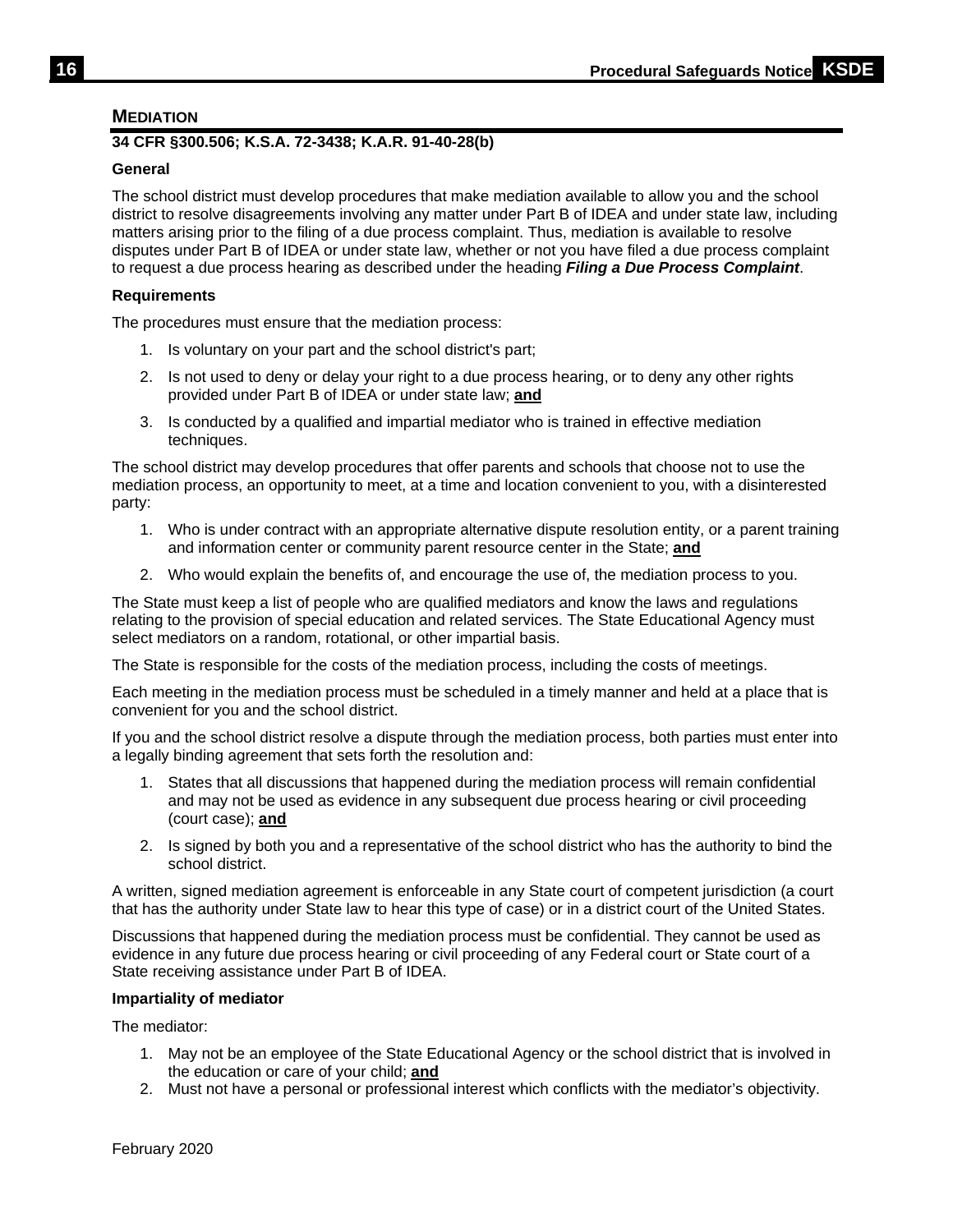# **KSDE Procedural Safeguards Notice 17**

A person who otherwise qualifies as a mediator is not an employee of a school district or State agency solely because he or she is paid by the agency or school district to serve as a mediator.

#### <span id="page-20-0"></span>**RESOLUTION PROCESS**

## **34 CFR §300.510; K.S.A. 72-3416(a); K.A.R. 91-40-28(f), (g)**

#### **Resolution meeting**

Within 15 calendar days of receiving notice of your due process complaint, and before the due process hearing begins, the school district must convene a meeting with you and the relevant member or members of the individualized education program (IEP) Team who have specific knowledge of the facts identified in your due process complaint. The meeting:

- 1. Must include a representative of the school district who has decision-making authority on behalf of the school district; **and**
- 2. May not include an attorney of the school district unless you are accompanied by an attorney.

You and the school district determine the relevant members of the IEP Team to attend the meeting.

The purpose of the meeting is for you to discuss your due process complaint, and the facts that form the basis of the complaint, so that the school district has the opportunity to resolve the dispute.

The resolution meeting is not necessary if:

- 1. You and the school district agree in writing to waive the meeting; **or**
- 2. You and the school district agree to use the mediation process, as described under the heading *Mediation*.

#### **Resolution period**

If the school district has not resolved the due process complaint to your satisfaction within 30 calendar days of the receipt of the due process complaint (during the time period for the resolution process), the due process hearing may occur.

The 45-calendar-day timeline for issuing a final due process hearing decision, as described under the heading, *Hearing Decisions*, begins at the expiration of the 30-calendar-day resolution period, with certain exceptions for adjustments made to the 30-calendar-day resolution period, as described below.

Except where you and the school district have both agreed to waive the resolution process or to use mediation, your failure to participate in the resolution meeting will delay the timelines for the resolution process and due process hearing until the meeting is held.

If after making reasonable efforts and documenting such efforts, the school district is not able to obtain your participation in the resolution meeting, the school district may, at the end of the 30-calendar-day resolution period, request that a hearing officer dismiss your due process complaint. Documentation of such efforts must include a record of the school district's attempts to arrange a mutually agreed upon time and place, such as:

- 1. Detailed records of telephone calls made or attempted and the results of those calls;
- 2. Copies of correspondence sent to you and any responses received; and
- 3. Detailed records of visits made to your home or place of employment and the results of those visits.

If the school district fails to hold the resolution meeting within 15 calendar days of receiving notice of your due process complaint **or** fails to participate in the resolution meeting, you may ask a hearing officer to begin the 45-calendar-day due process hearing timeline.

#### **Adjustments to the 30-calendar-day resolution period**

If you and the school district agree in writing to waive the resolution meeting, then the 45-calendar-day timeline for the due process hearing starts the next day.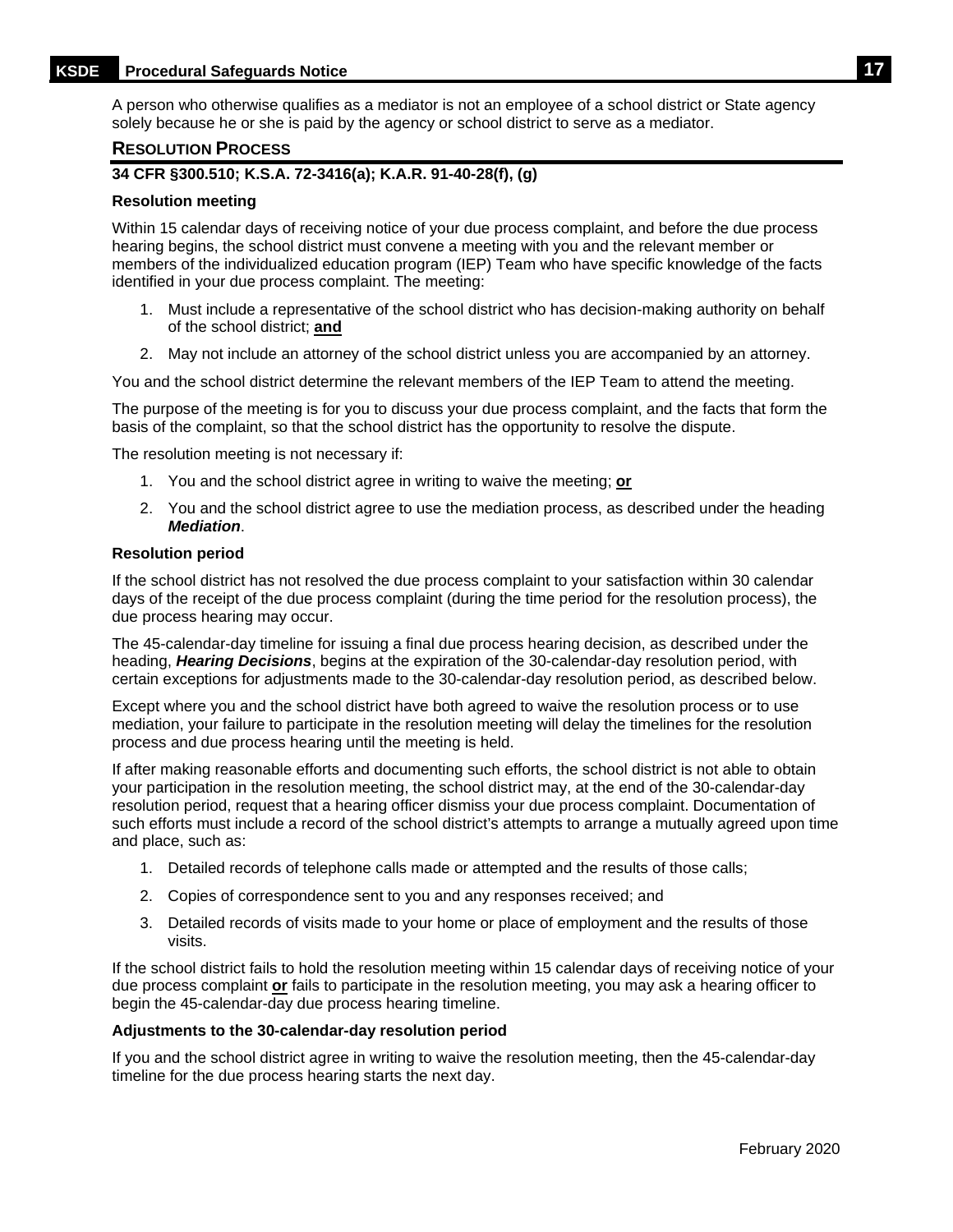After the start of mediation or the resolution meeting and before the end of the 30-calendar-day resolution period, if you and the school district agree in writing that no agreement is possible, then the 45-calendarday timeline for the due process hearing starts the next day.

If you and the school district agree to use the mediation process but have not yet reached agreement, at the end of the 30-calendar-day resolution period the mediation process may be continued until an agreement is reached if both parties agree to the continuation in writing. However, if either you or the school district withdraws from the mediation process during this continuation period, then the 45 calendar-day timeline for the due process hearing starts the next day.

## **Written settlement agreement**

If a resolution to the dispute is reached at the resolution meeting, you and the school district must enter into a legally binding agreement that is:

- 1. Signed by you and a representative of the school district who has the authority to bind the school district; **and**
- 2. Enforceable in any State court of competent jurisdiction (a State court that has authority to hear this type of case) or in a district court of the United States or by the State Educational Agency, if your State has another mechanism or procedures that permit parties to seek enforcement of resolution agreements.

## **Agreement review period**

If you and the school district enter into an agreement as a result of a resolution meeting, either party (you or the school district) may void the agreement within 3 business days of the time that both you and the school district signed the agreement.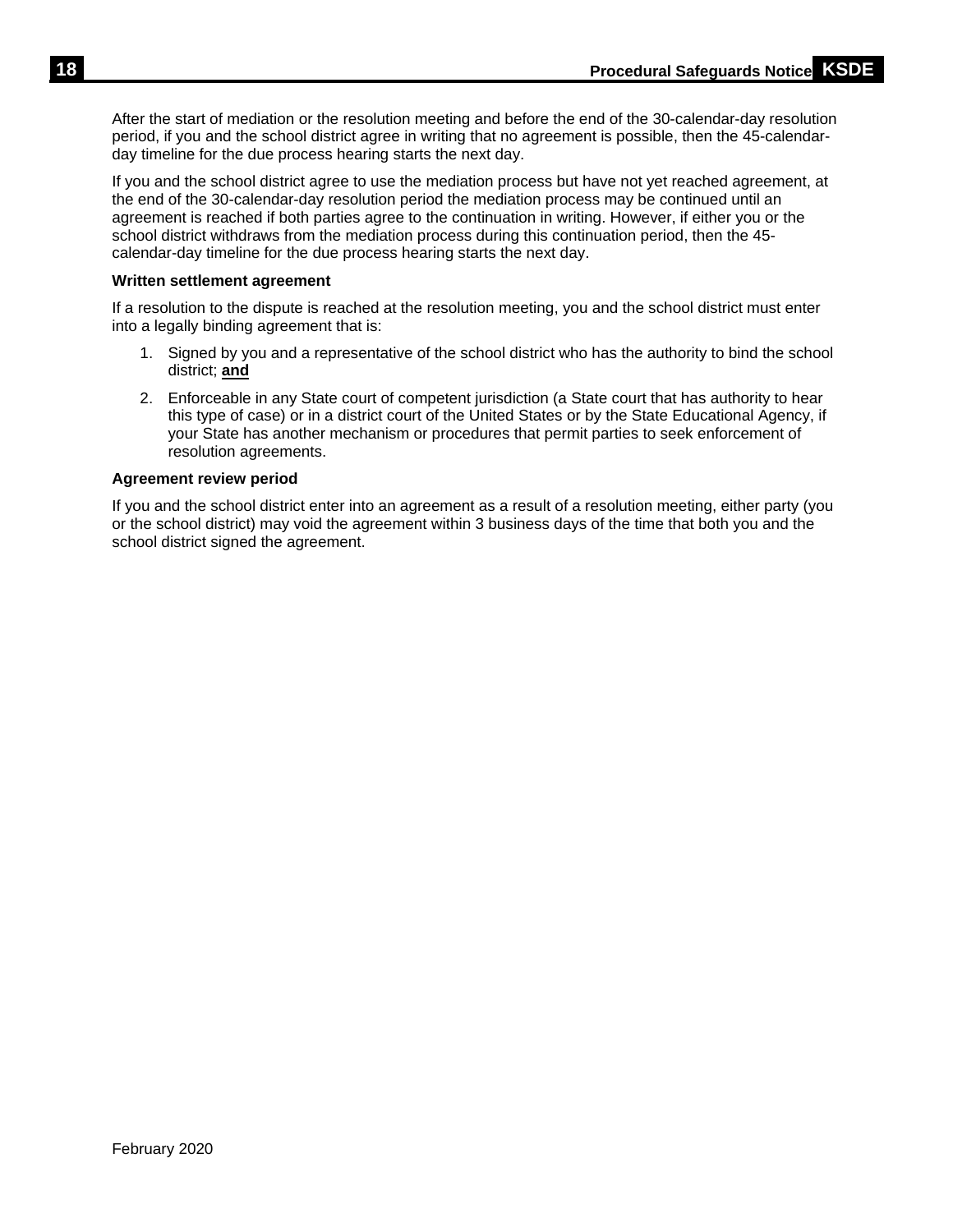# <span id="page-22-0"></span>**HEARINGS ON DUE PROCESS COMPLAINTS**

## <span id="page-22-1"></span>**IMPARTIAL DUE PROCESS HEARING**

## **34 CFR §300.511; K.S.A. 72-3415; K.S.A. 72-3416; K.A.R. 91-40-29(b)**

#### **General**

Whenever a due process complaint is filed, you or the school district involved in the dispute must have an opportunity for an impartial due process hearing, as described in the *Due Process Complaint* and *Resolution Process* sections.

#### **Impartial hearing officer**

At a minimum, a hearing officer:

- 1. Must not be an employee of the State Educational Agency or the school district that is involved in the education or care of the child. However, a person is not an employee of the agency solely because he or she is paid by the agency to serve as a hearing officer;
- 2. Must not have a personal or professional interest that conflicts with the hearing officer's objectivity in the hearing;
- 3. Must be knowledgeable and understand the provisions of IDEA, Federal and State regulations pertaining to IDEA, and legal interpretations of IDEA by Federal and State courts; **and**
- 4. Must have the knowledge and ability to conduct hearings, and to make and write decisions, consistent with appropriate, standard legal practice.
- 5. **\***To initially qualify as a due process hearing officer or as a state review officer, a person must be a licensed attorney in good standing in the state in which the person is licensed to practice law. K.A.R. 91-40-29(b)

Each school district must keep a list of those persons who serve as hearing officers that includes a statement of the qualifications of each hearing officer.

#### **Subject matter of due process hearing**

The party (you or the school district) that requests the due process hearing may not raise issues at the due process hearing that were not addressed in the due process complaint, unless the other party agrees.

#### **Timeline for requesting a hearing**

You or the school district must request an impartial hearing on a due process complaint within two years of the date you or the school district knew or should have known about the issue addressed in the complaint.

#### **Exceptions to the timeline**

The above timeline does not apply to you if you could not file a due process complaint because:

- 1. The school district specifically misrepresented that it had resolved the problem or issue that you are raising in your complaint; **or**
- 2. The school district withheld information from you that it was required to provide to you under Part B of IDEA or under state law.

#### <span id="page-22-2"></span>**HEARING RIGHTS**

## **34 CFR §300.512; K.S.A. 72-3416(b)**

#### **General**

You have the right to represent yourself at a due process hearing (including a hearing related to disciplinary procedures) or an appeal with a hearing to receive additional evidence, as described under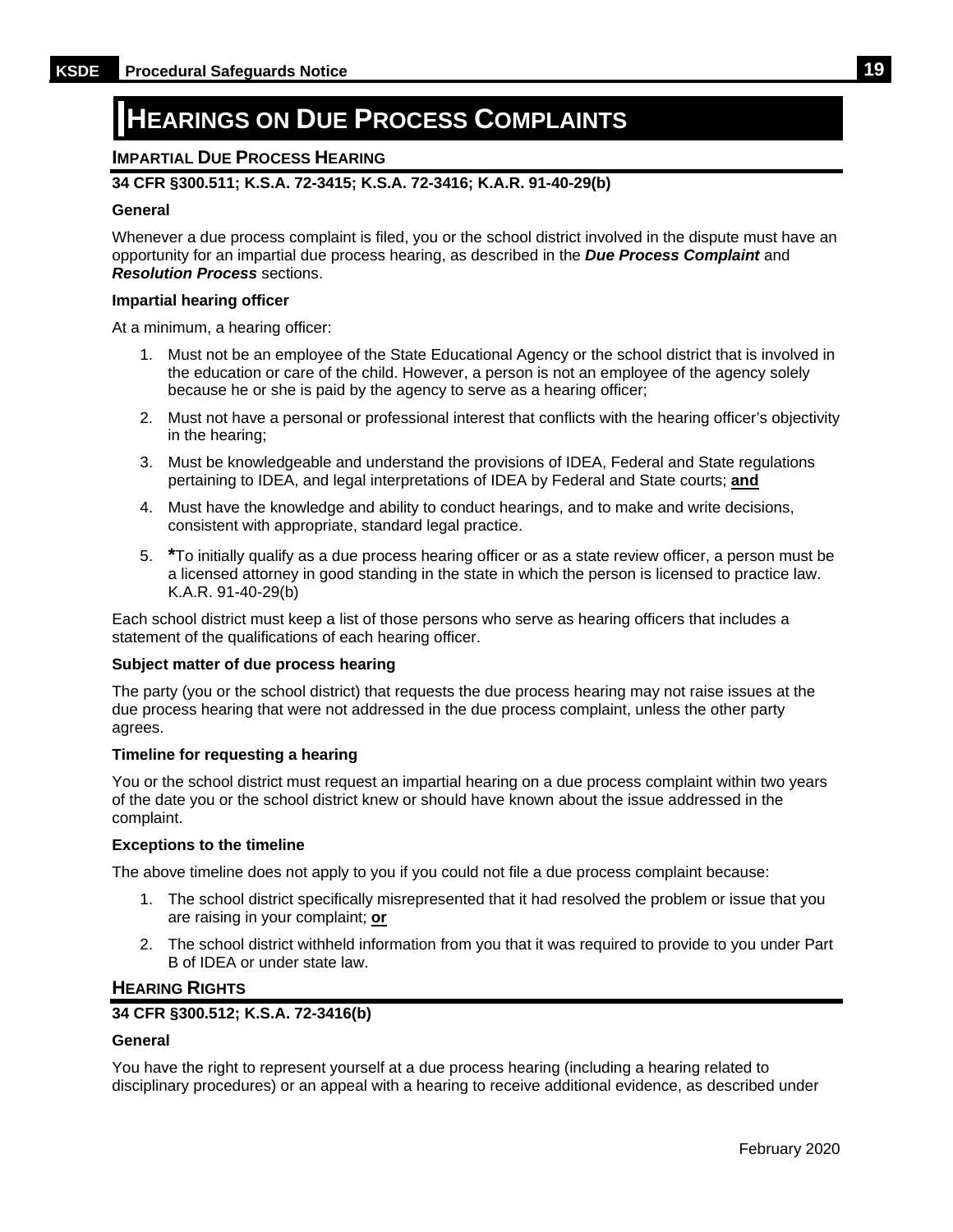the subheading, *Appeal of decisions; impartial review*. In addition, any party to a hearing has the right to:

- 1. Be accompanied and advised by an attorney and/or persons with special knowledge or training regarding the problems of children with disabilities;
- 2. Be represented at the hearing by an attorney;
- 3. Present evidence and confront, cross-examine, and require the attendance of witnesses;
- 4. Prohibit the introduction of any evidence at the hearing that has not been disclosed to the other party at least five business days before the hearing;
- 5. Obtain a written, or, at your option, electronic, word-for-word record of the hearing; **and**
- 6. Obtain written, or, at your option, electronic findings of fact and decisions.

## **Additional disclosure of information**

At least five business days prior to a due process hearing, you and the school district must disclose to each other all evaluations completed by that date and recommendations based on those evaluations that you or the school district intend to use at the hearing.

A hearing officer or review officer may prevent any party that fails to comply with this requirement from introducing the relevant evaluation or recommendation at the hearing without the consent of the other party.

#### **Parental rights at hearings**

You must be given the right to:

- 1. Have your child present at the hearing;
- 2. Open the hearing to the public; **and**
- 3. Have the record of the hearing, the findings of fact, and decisions provided to you at no cost.

#### <span id="page-23-0"></span>**HEARING DECISIONS**

## **34 CFR §300.513; K.S.A. 72-3416(g); K.S.A. 72-3415(f); K.S.A. 72-3418(a)**

#### **Decision of the hearing officer**

A hearing officer's decision on whether your child received a free appropriate public education (FAPE) must be based on evidence and arguments that directly relate to FAPE.

In matters alleging a procedural violation (such as "an incomplete IEP Team"), a hearing officer may find that your child did not receive FAPE only if the procedural violations:

- 1. Interfered with your child's right to a free appropriate public education (FAPE);
- 2. Significantly interfered with your opportunity to participate in the decision-making process regarding the provision of a free appropriate public education (FAPE) to your child; **or**
- 3. Caused your child to be deprived of an educational benefit.

None of the provisions described above can be interpreted to prevent a hearing officer from ordering a school district to comply with the requirements in the procedural safeguards section of the Federal regulations under Part B of IDEA (34 CFR §§300.500 through 300.536) or with the procedural requirements under state law.

None of the provisions under the headings: *Filing a Due Process Complaint; Due Process Complaint; Model Forms; Resolution Process; Impartial Due Process Hearing; Hearing Rights; and Hearing Decisions* (34 CFR §§300.507 through 300.513; K.S.A. 72-3415 & 3416), can affect your right to file an appeal of the due process hearing decision with the State Educational Agency.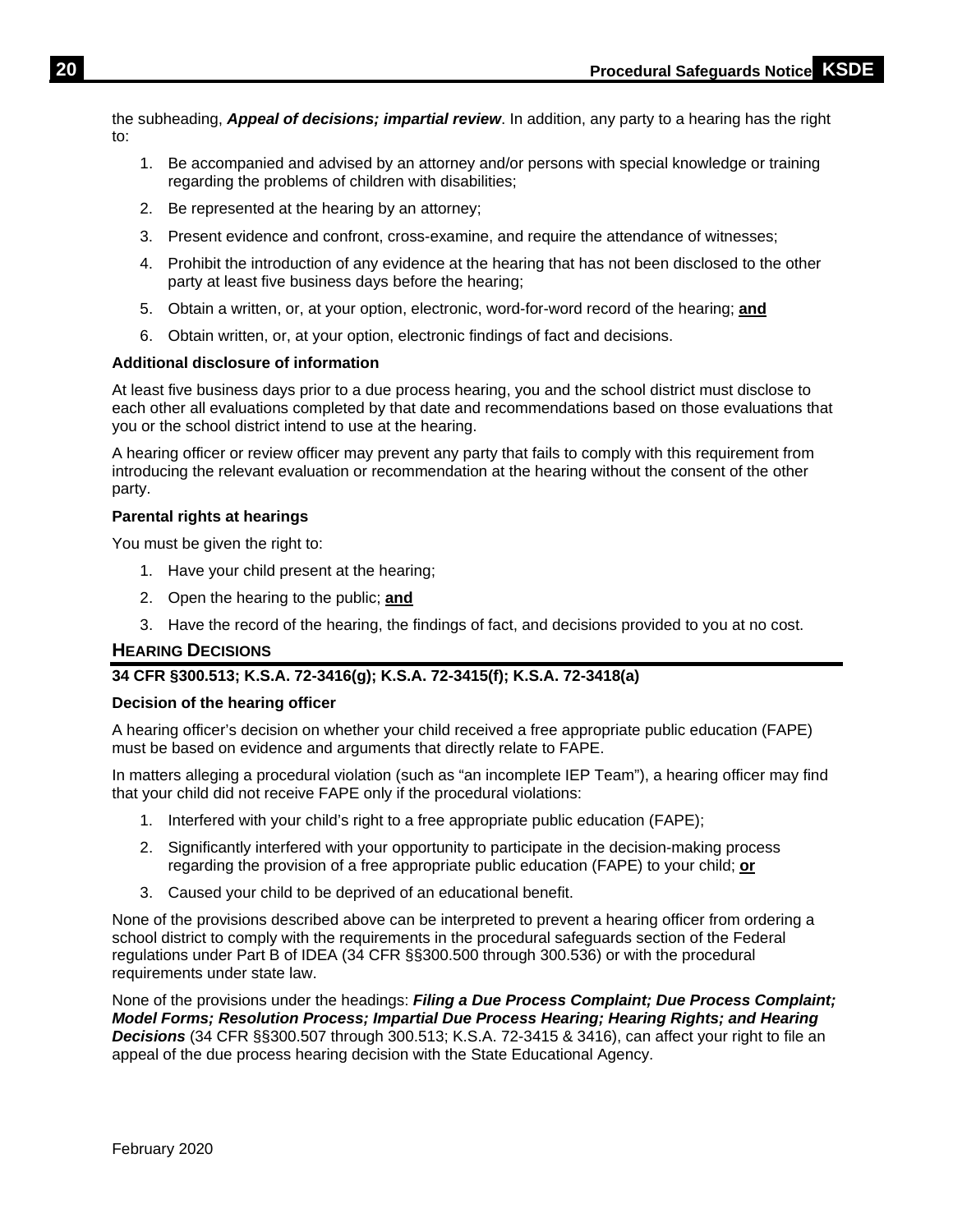#### **Separate request for a due process hearing**

Nothing in the procedural safeguards section of the Federal regulations under Part B of IDEA (34 CFR §§300.500 through 300.536) or under the procedural requirements of state law can be interpreted to prevent you from filing a separate due process complaint on an issue separate from a due process complaint already filed.

#### **Findings and decision provided to the advisory panel and general public**

The State Educational Agency or the school district, (whichever was responsible for your hearing) after deleting any personally identifiable information, must:

- 1. Provide the findings and decisions in the due process hearing or appeal to the State special education advisory panel; **and**
- 2. Make those findings and decisions available to the public.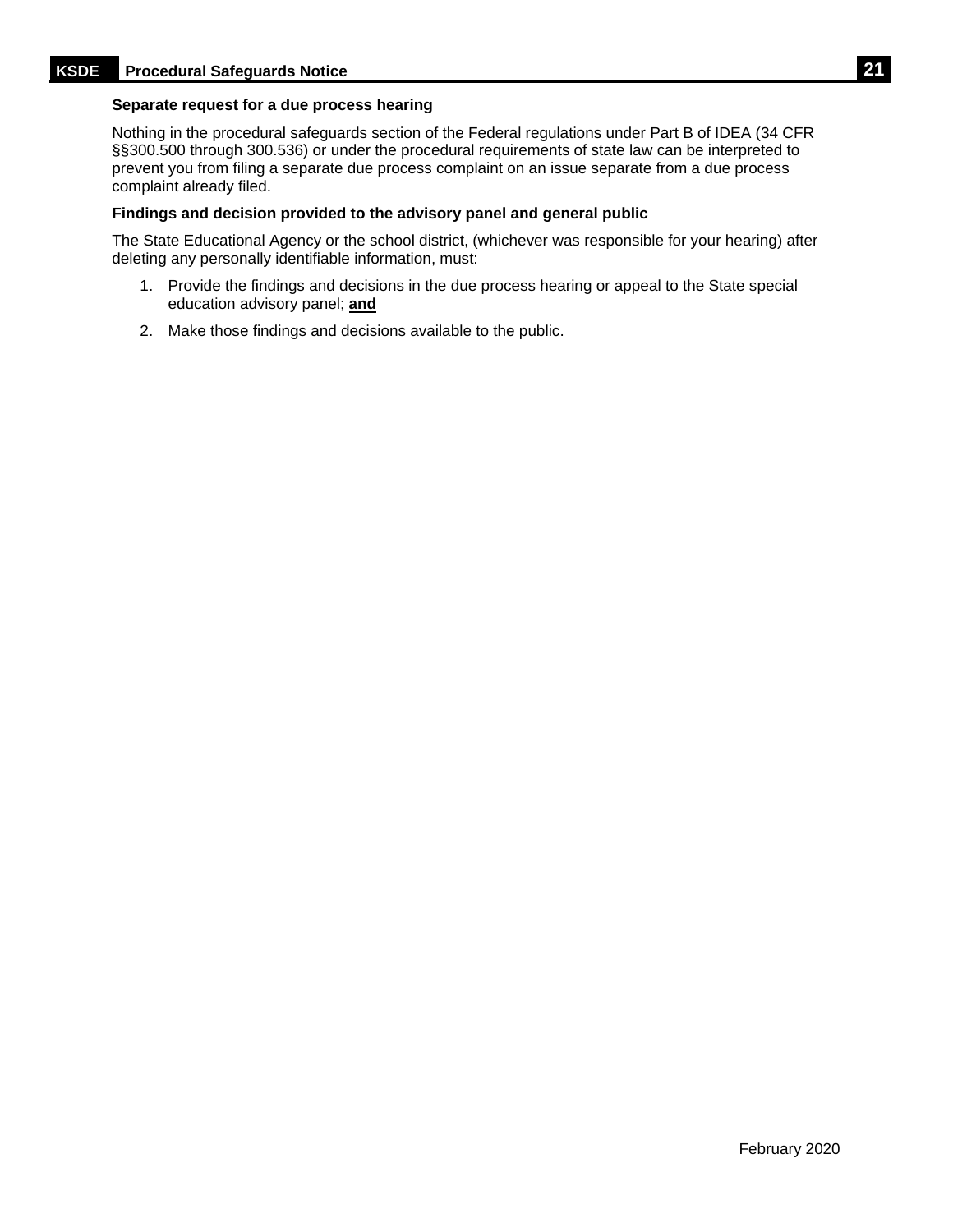# <span id="page-25-0"></span>**APPEALS**

# <span id="page-25-1"></span>**FINALITY OF DECISION; APPEAL; IMPARTIAL REVIEW**

## **34 CFR §300.514; K.S.A 72-3416(h); K.S.A. 72-3418(a), (b), (c)**

## **Finality of hearing decision**

A decision made in a due process hearing (including a hearing relating to disciplinary procedures for a child with a disability) is final, except that any party involved in the hearing (you or the school district) may appeal the decision to the State Educational Agency.

**\***The state complaint procedures include the right of a parent or a school district to appeal the findings or conclusions of a complaint report. K.A.R. 91-40-51(f)

## **Appeal of decisions; impartial review**

If a party (you or the school district) is aggrieved (harmed) by the findings and decision in the hearing, an appeal may be brought to the State Educational Agency.

If there is an appeal, the State Educational Agency must conduct an impartial review of the findings and decision appealed. The official conducting the review must:

- 1. Examine the entire hearing record;
- 2. Ensure that the procedures at the hearing were consistent with the requirements of due process;
- 3. Seek additional evidence if necessary. If a hearing is held to receive additional evidence, the hearing rights described under the heading *Hearing Rights* apply;
- 4. Give the parties an opportunity for oral or written argument, or both, at the discretion of the reviewing official;
- 5. Make an independent decision on completion of the review; **and**
- 6. Give you and the school district a copy of the written, or, at your option, electronic findings of fact and decisions.

## **Findings and decision provided to the advisory panel and general public**

The State Educational Agency, after deleting any personally identifiable information, must:

- 1. Provide the findings and decisions of the appeal to the State special education advisory panel; **and**
- 2. Make those findings and decisions available to the public.

## **Finality of review decision**

The decision made by the reviewing official is final unless you or the school district brings a civil action, as described under the heading *Civil Actions, Including the Time Period in Which to File Those Actions*.

# <span id="page-25-2"></span>**TIMELINES AND CONVENIENCE OF HEARINGS AND REVIEWS**

# **34 CFR §300.515; K.A.R. 91-40-28(f), (g); K.S.A. 72-3418(b)**

The school district must ensure that not later than 45 calendar days after the expiration of the 30 calendar-day period for resolution meetings **or**, as described under the sub-heading *Adjustments to the 30-calendar-day resolution period,* not later than 45 calendar days after the expiration of the adjusted time period:

- 1. A final decision is reached in the hearing; **and**
- 2. A copy of the decision is mailed to you and the school district.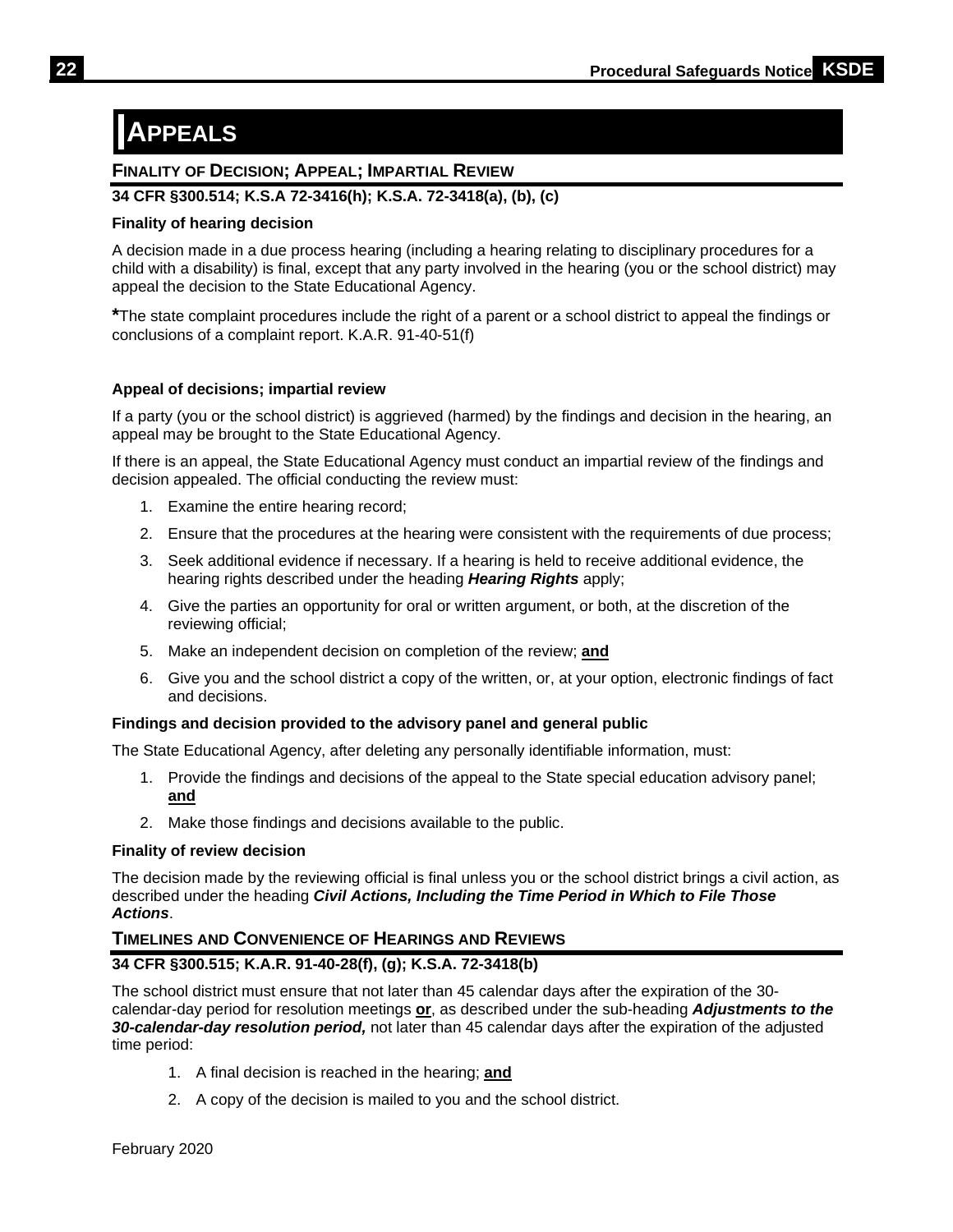The State Educational Agency must ensure that not later than 30 calendar days after the receipt of a request for a review:

- 1. A final decision is reached in the review; **and**
- 2. A copy of the decision is mailed to you and the school district.

A hearing or reviewing officer may grant specific extensions of time beyond the periods described above (45 calendar days for a hearing decision and 30 calendar days for a review decision) if you or the school district make a request for a specific extension of the timeline.

Each hearing and review involving oral arguments must be conducted at a time and place that is reasonably convenient to you and your child.

## <span id="page-26-0"></span>**CIVIL ACTIONS, INCLUDING THE TIME PERIOD IN WHICH TO FILE THOSE ACTIONS**

## **34 CFR §300.516; K.S.A. 72-3418(c), (d), (e)**

#### **General**

Any party (you or the school district) who does not agree with the findings and decision in the State-level review has the right to bring a civil action with respect to the matter that was the subject of the due process hearing (including a hearing relating to disciplinary procedures for a child with a disability). The action may be brought in a State court of competent jurisdiction (a State court that has authority to hear this type of case) or in a district court of the United States without regard to the amount in dispute.

#### **Time limitation**

\*The party (you or the school district) bringing the action shall have 30 calendar days from the date of the decision of the State review official to file a civil action (K.S.A. 72-3418(d)).

#### **Additional procedures**

In any civil action, the court:

- 1. Receives the records of the administrative proceedings;
- 2. Hears additional evidence at your request or at the school district's request; **and**
- 3. Bases its decision on the preponderance of the evidence and grants the relief that the court determines to be appropriate.

Under appropriate circumstances, judicial relief may include reimbursement of private school tuition and compensatory education services.

#### **Jurisdiction of district courts**

The district courts of the United States have authority to rule on actions brought under Part B of IDEA without regard to the amount in dispute.

#### **Rule of construction**

Nothing in Part B of IDEA restricts or limits the rights, procedures, and remedies available under the U.S. Constitution, the Americans with Disabilities Act of 1990, Title V of the Rehabilitation Act of 1973 (Section 504), or other Federal laws protecting the rights of children with disabilities, except that before the filing of a civil action under these laws seeking relief that is also available under Part B of IDEA, the due process procedures described above must be exhausted to the same extent as would be required if the party filed the action under Part B of IDEA. This means that you may have remedies available under other laws that overlap with those available under IDEA, but in general, to obtain relief under those other laws, you must first use the available administrative remedies under IDEA (i.e., the due process complaint; resolution process, including the resolution meeting; and impartial due process hearing procedures) before going directly into court.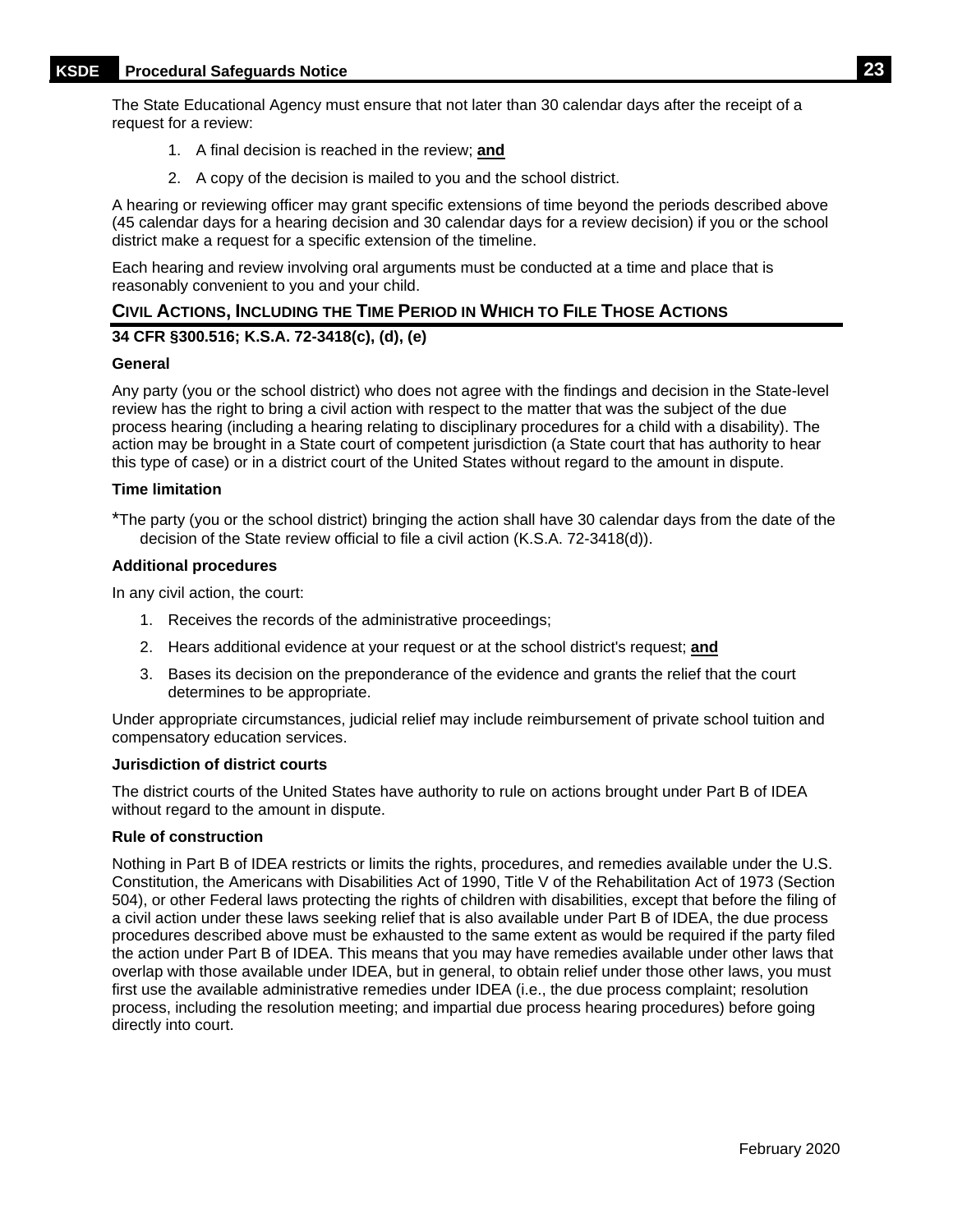# <span id="page-27-0"></span>**THE CHILD'S PLACEMENT WHILE THE DUE PROCESS COMPLAINT AND HEARING ARE PENDING**

# **34 CFR §300.518; K.S.A. 72-3416(d); K.A.R. 91-40-31**

Except as provided below under the heading *PROCEDURES WHEN DISCIPLINING CHILDREN WITH*  **DISABILITIES**, once a due process complaint is sent to the other party, during the resolution process time period, and while waiting for the decision of any impartial due process hearing or court proceeding, unless you and the State or school district agree otherwise, your child must remain in his or her current educational placement.

If the due process complaint involves an application for initial admission to public school, your child, with your consent, must be placed in the regular public school program until the completion of all such proceedings.

If the due process complaint involves an application for initial services under Part B of IDEA for a child with a disability who is transitioning from being served under Part C of IDEA to Part B of IDEA and who is no longer eligible for Part C services because the child has turned three, the school district is not required to provide the Part C services that the child has been receiving. If the child is found eligible under Part B of IDEA and you consent for your child to receive special education and related services for the first time, then, pending the outcome of the proceedings, the school district must provide those special education and related services that are not in dispute (those which you and the school district both agree upon).

If a State review official in an administrative appeal proceeding agrees with you that a change of placement is appropriate, that placement must be treated as your child's current educational placement where your child will remain while waiting for the decision of any impartial due process hearing or court proceeding.

## <span id="page-27-1"></span>**ATTORNEYS' FEES**

## **34 CFR §300.517; K.S.A. 72-3418(e)(4)**

#### **General**

In any action or proceeding brought under Part B of IDEA, the court, in its discretion, may award reasonable attorneys' fees as part of the costs to you, if you prevail (win).

In any action or proceeding brought under Part B of IDEA, the court, in its discretion, may award reasonable attorneys' fees as part of the costs to a prevailing State Educational Agency or school district, to be paid by your attorney, if the attorney: (a) filed a complaint or court case that the court finds is frivolous, unreasonable, or without foundation; **or** (b) continued to litigate after the litigation clearly became frivolous, unreasonable, or without foundation; **or**

In any action or proceeding brought under Part B of IDEA, the court, in its discretion, may award reasonable attorneys' fees as part of the costs to a prevailing State Educational Agency or school district, to be paid by you or your attorney, if your request for a due process hearing or later court case was presented for any improper purpose, such as to harass, to cause unnecessary delay, or to unnecessarily increase the cost of the action or proceeding (hearing).

#### **Award of fees**

A court awards reasonable attorneys' fees as follows:

- 1. Fees must be based on rates prevailing in the community in which the action or proceeding arose for the kind and quality of services furnished. No bonus or multiplier may be used in calculating the fees awarded.
- 2. Attorneys' fees may not be awarded and related costs may not be reimbursed in any action or proceeding under Part B of IDEA for services performed after a written offer of settlement is made to you if:
	- a. The offer is made within the time prescribed by Rule 68 of the Federal Rules of Civil Procedure or, in the case of a due process hearing or State-level review, at any time more than 10 calendar days before the proceeding begins;
	- b. The offer is not accepted within 10 calendar days; **and**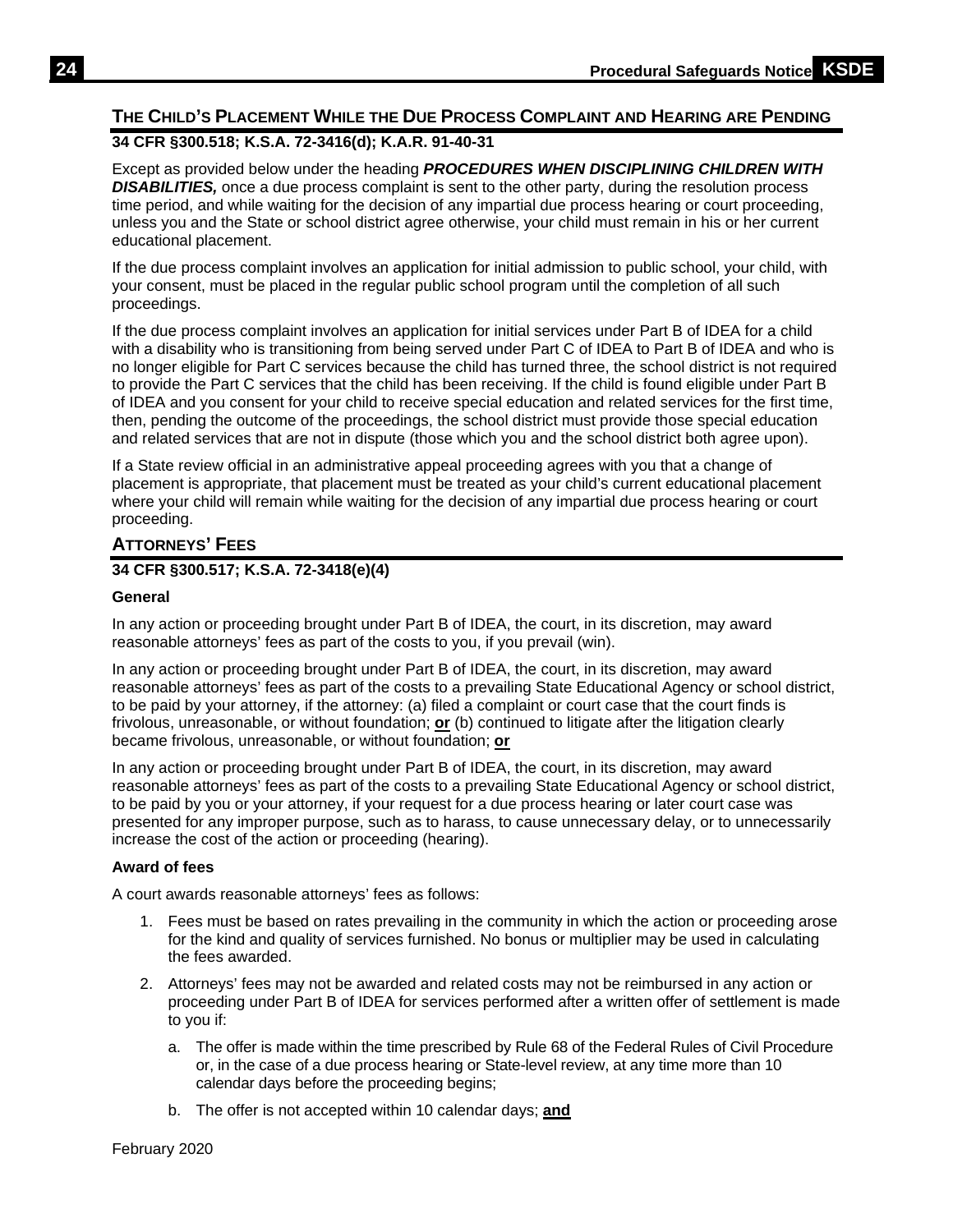# **KSDE Procedural Safeguards Notice 25**

c. The court or administrative hearing officer finds that the relief finally obtained by you is not more favorable to you than the offer of settlement.

Despite these restrictions, an award of attorneys' fees and related costs may be made to you if you prevail and you were substantially justified in rejecting the settlement offer.

- 3. Fees may not be awarded relating to any meeting of the individualized education program (IEP) Team unless the meeting is held as a result of an administrative proceeding or court action.
- 4. Fees also may not be awarded for a mediation as described under the heading Mediation.

A resolution meeting, as described under the heading *Resolution Process*, is not considered a meeting convened as a result of an administrative hearing or court action, and also is not considered an administrative hearing or court action for purposes of these attorneys' fees provisions.

The court reduces, as appropriate, the amount of the attorneys' fees awarded under Part B of IDEA, if the court finds that:

- 1. You, or your attorney, during the course of the action or proceeding, unreasonably delayed the final resolution of the dispute;
- 2. The amount of the attorneys' fees otherwise authorized to be awarded unreasonably exceeds the hourly rate prevailing in the community for similar services by attorneys of reasonably similar skill, reputation, and experience;
- 3. The time spent and legal services furnished were excessive considering the nature of the action or proceeding; **or**
- 4. The attorney representing you did not provide to the school district the appropriate information in the due process request notice as described under the heading *Due Process Complaint*.

However, the court may not reduce fees if the court finds that the State or school district unreasonably delayed the final resolution of the action or proceeding or there was a violation under the procedural safeguards provisions of Part B of IDEA.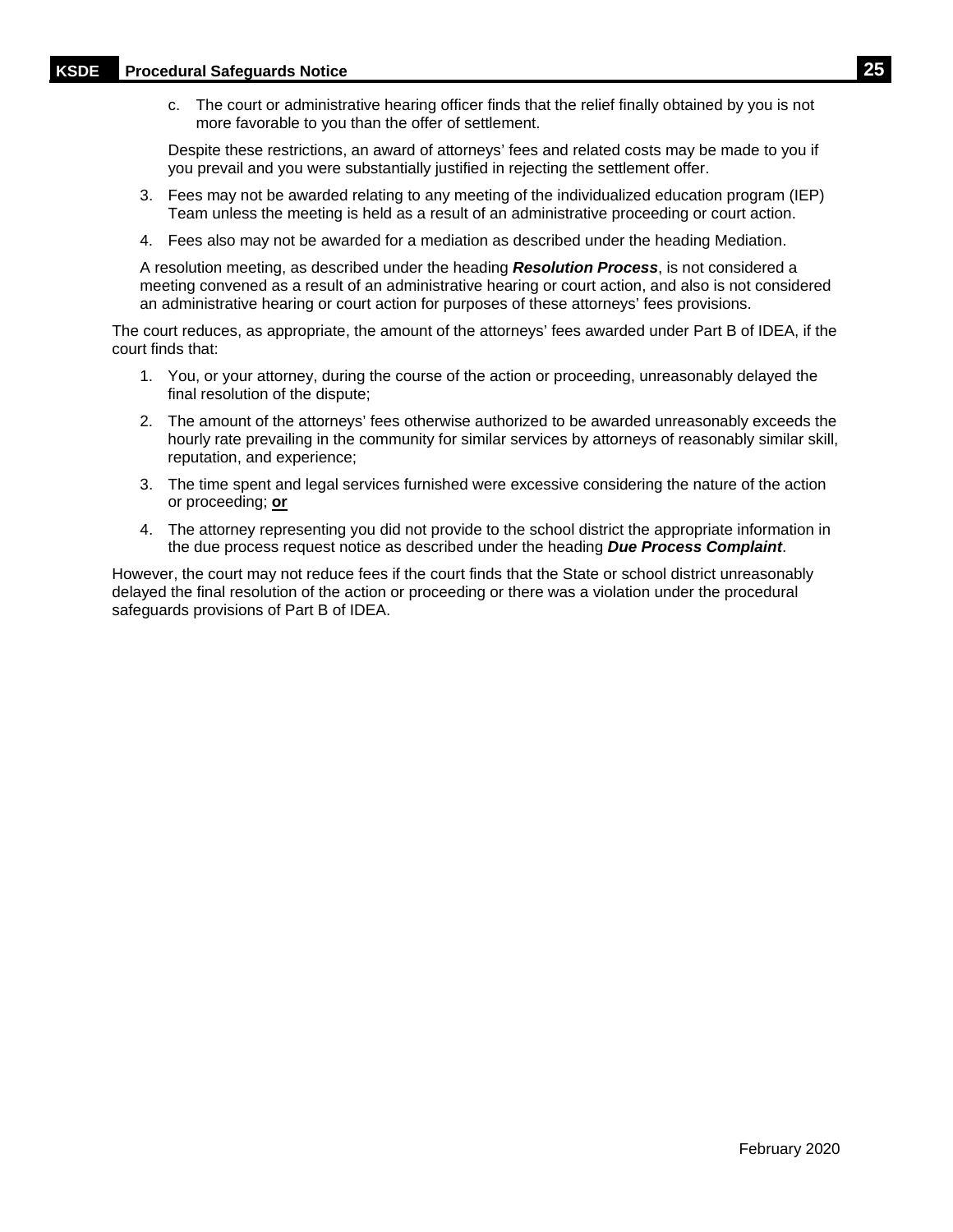# <span id="page-29-0"></span>**PROCEDURES WHEN DISCIPLINING CHILDREN WITH DISABILITIES**

# <span id="page-29-1"></span>**NOTE: THIS SECTION DOES NOT APPLYTO CHILDREN WHO ARE GIFTED.**

## **AUTHORITY OF SCHOOL PERSONNEL**

## **34 CFR §300.530**

## **Case-by-case determination**

School personnel may consider any unique circumstances on a case-by-case basis when determining whether a change of placement, made in accordance with the following requirements related to discipline, is appropriate for a child with a disability who violates a school code of student conduct.

## **General**

To the extent that they also take such action for children without disabilities, school personnel may, for not more than **10 school days** in a row, remove a child with a disability who violates a code of student conduct from his or her current placement to an appropriate interim alternative educational setting, another setting, or suspension. School personnel may also impose additional removals of the child of not more than **10 school days** in a row in that same school year for separate incidents of misconduct, as long as those removals do not constitute a change of placement (see the heading *Change of Placement Because of Disciplinary Removals* for the definition).

Once a child with a disability has been removed from his or her current placement for a total of **10 school days** in the same school year, the school district must, during any subsequent days of removal in that school year, provide services to the extent required below under the sub-heading *Services*.

## **Additional authority**

If the behavior that violated the student code of conduct was not a manifestation of the child's disability (see the subheading *Manifestation determination*) and the disciplinary change of placement would exceed **10 school days** in a row, school personnel may apply the disciplinary procedures to that child with a disability in the same manner and for the same duration as it would to children without disabilities, except that the school must provide services to that child as described below under *Services*. The child's IEP Team determines the interim alternative educational setting for such services.

#### **Services**

The school district is not required to provide services to a child with a disability or a child without a disability who has been removed from his or her current placement for **10 school days or less** in that school year.

A child with a disability who is removed from the child's current placement for **more than 10 school days** and the behavior is not a manifestation of the child's disability (see subheading, *Manifestation determination*) or who is removed under special circumstances (see the subheading, *Special circumstances*) must:

- 1. Continue to receive educational services (have available a free appropriate public education), so as to enable the child to continue to participate in the general education curriculum, although in another setting (that may be an interim alternative educational setting), and to progress toward meeting the goals set out in the child's IEP; **and**
- 2. Receive, as appropriate, a functional behavioral assessment, and behavioral intervention services and modifications, which are designed to address the behavior violation so that it does not happen again.

After a child with a disability has been removed from his or her current placement for **10 school days** in that same school year, and **if** the current removal is for **10 school days** in a row or less **and** if the removal is not a change of placement (see definition below), **then** school officials, including a regular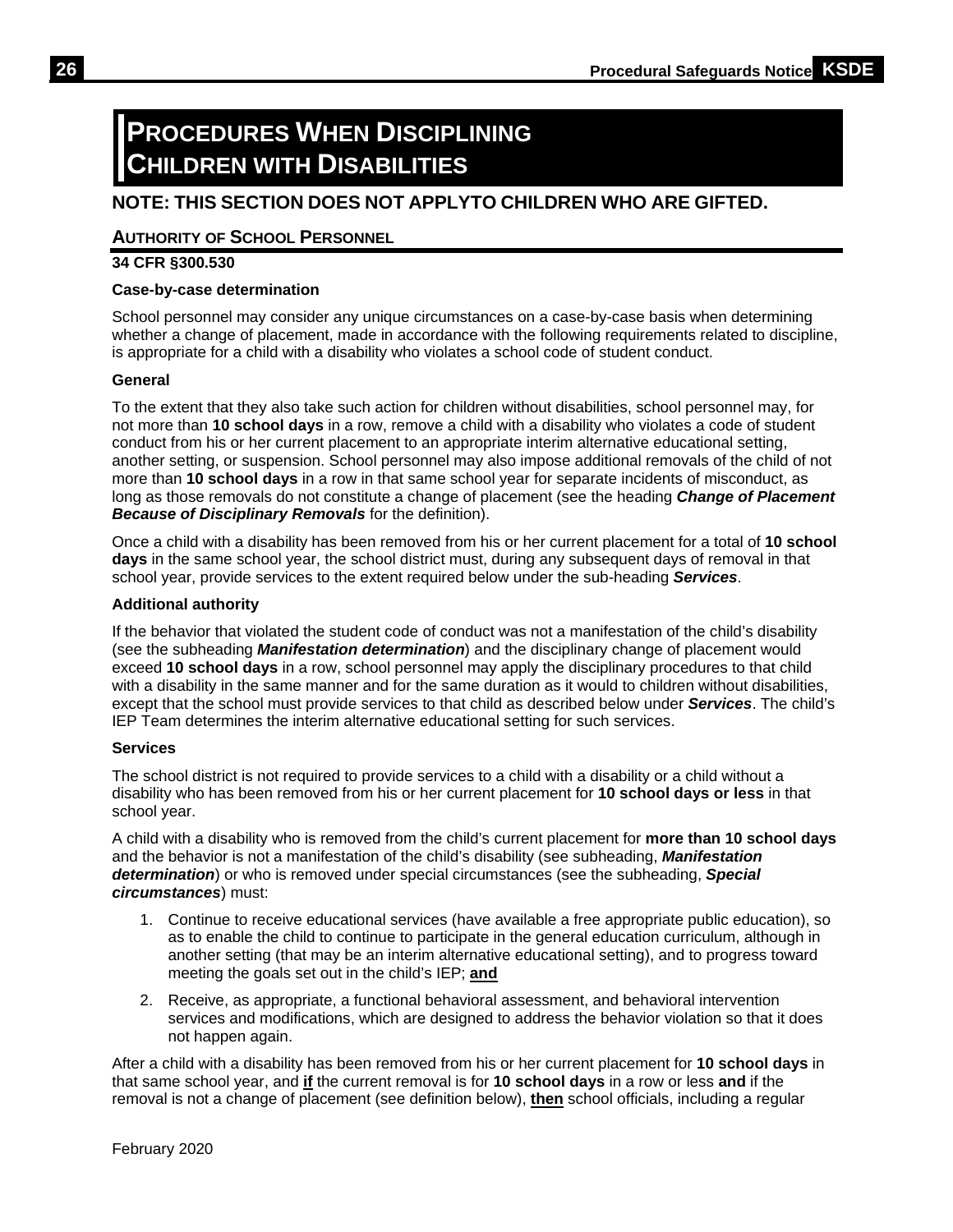## **KSDE Procedural Safeguards Notice 27**

education administrator; the director of special education or the director's designee or designees; and a special education teacher of the child (K.A.R. 91-40-33(b)), determine the extent to which services are needed to enable the child to continue to participate in the general education curriculum, although in another setting, and to progress toward meeting the goals set out in the child's IEP.

If the removal is a change of placement (see the heading, *Change of Placement Because of Disciplinary Removals*), the child's IEP Team determines the appropriate services to enable the child to continue to participate in the general education curriculum, although in another setting (that may be an interim alternative educational setting), and to progress toward meeting the goals set out in the child's IEP.

#### **Manifestation determination**

Within **10 school days** of any decision to change the placement of a child with a disability because of a violation of a code of student conduct (except for a removal that is for **10 school days** in a row or less and not a change of placement), the school district, you, and other relevant members of the IEP Team (as determined by you and the school district) must review all relevant information in the student's file, including the child's IEP, any teacher observations, and any relevant information provided by you to determine:

- 1. If the conduct in question was caused by, or had a direct and substantial relationship to, the child's disability; **or**
- 2. If the conduct in question was the direct result of the school district's failure to implement the child's IEP.

If the school district, you, and other relevant members of the child's IEP Team determine that either of those conditions was met, the conduct must be determined to be a manifestation of the child's disability.

If the school district, you, and other relevant members of the child's IEP Team determine that the conduct in question was the direct result of the school district's failure to implement the IEP, the school district must take immediate action to remedy those deficiencies.

#### **Determination that behavior was a manifestation of the child's disability**

If the school district, you, and other relevant members of the IEP Team determine that the conduct was a manifestation of the child's disability, the IEP Team must either:

- 1. Conduct a functional behavioral assessment, unless the school district had conducted a functional behavioral assessment before the behavior that resulted in the change of placement occurred, and implement a behavioral intervention plan for the child; **or**
- 2. If a behavioral intervention plan already has been developed, review the behavioral intervention plan, and modify it, as necessary, to address the behavior.

Except as described below under the sub-heading *Special circumstances*, the school district must return your child to the placement from which your child was removed, unless you and the district agree to a change of placement as part of the modification of the behavioral intervention plan.

#### **Special circumstances**

Whether or not the behavior was a manifestation of your child's disability, school personnel may remove a student to an interim alternative educational setting (determined by the child's IEP Team) for not more than 45 school days, if your child:

- 1. Carries a weapon (see the definition below) to school or has a weapon at school, on school premises, or at a school function under the jurisdiction of the State Educational Agency or a school district;
- 2. Knowingly has or uses illegal drugs (see the definition below), or sells or solicits the sale of a controlled substance, (see the definition below), while at school, on school premises, or at a school function under the jurisdiction of the State Educational Agency or a school district; **or**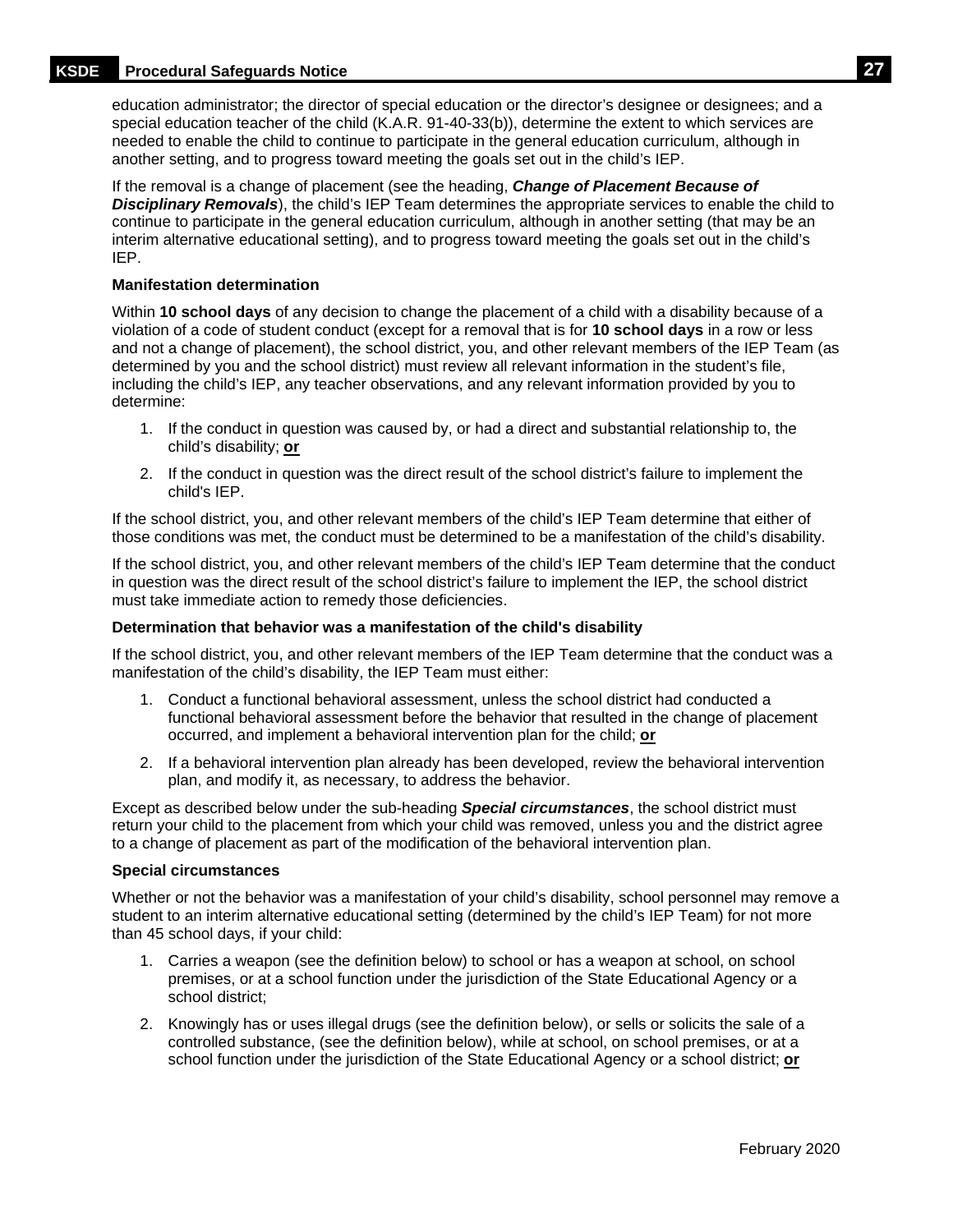3. Has inflicted serious bodily injury (see the definition below) upon another person while at school, on school premises, or at a school function under the jurisdiction of the State Educational Agency or a school district.

#### **Definitions**

*Controlled substance* means a drug or other substance identified under schedules I, II, III, IV, or V in section 202(c) of the Controlled Substances Act (21 U.S.C. 812(c)).

*Illegal drug* means a controlled substance; but does not include a controlled substance that is legally possessed or used under the supervision of a licensed health-care professional or that is legally possessed or used under any other authority under that Act or under any other provision of Federal law.

*Serious bodily injury* has the meaning given the term ''serious bodily injury'' under paragraph (3) of subsection (h) of section 1365 of title 18, United States Code.

*Weapon* has the meaning given the term ''dangerous weapon'' under paragraph (2) of the first subsection (g) of section 930 of title 18, United States Code.

#### **Notification**

On the date it makes the decision to make a removal that is a change of placement of your child because of a violation of a code of student conduct, the school district must notify you of that decision, and provide you with a procedural safeguards notice.

## <span id="page-31-0"></span>**CHANGE OF PLACEMENT BECAUSE OF DISCIPLINARY REMOVALS**

#### **34 CFR §300.536**

A removal of your child with a disability from your child's current educational placement is a **change of placement** if:

- 1. The removal is for more than 10 school days in a row; **or**
- 2. Your child has been subjected to a series of removals that constitute a pattern because:
	- a. The series of removals total more than 10 school days in a school year;
	- b. Your child's behavior is substantially similar to the child's behavior in previous incidents that resulted in the series of removals; and
	- c. Of such additional factors as the length of each removal, the total amount of time your child has been removed, and the proximity of the removals to one another.

Whether a pattern of removals constitutes a change of placement is determined on a case-by-case basis by the school district and, if challenged, is subject to review through due process and judicial proceedings.

#### <span id="page-31-1"></span>**DETERMINATION OF SETTING**

#### **34 CFR § 300.531**

The individualized education program (IEP) Team determines the interim alternative educational setting for removals that are **changes of placement**, and removals under the subheadings *Additional authority* and *Special circumstances*.

#### <span id="page-31-2"></span>**APPEAL**

#### **34 CFR § 300.532**

#### **General**

You may file a due process complaint (see the heading *Due Process Complaint Procedures*) to request a due process hearing if you disagree with:

- 1. Any decision regarding placement made under these discipline provisions; **or**
- 2. The manifestation determination described above.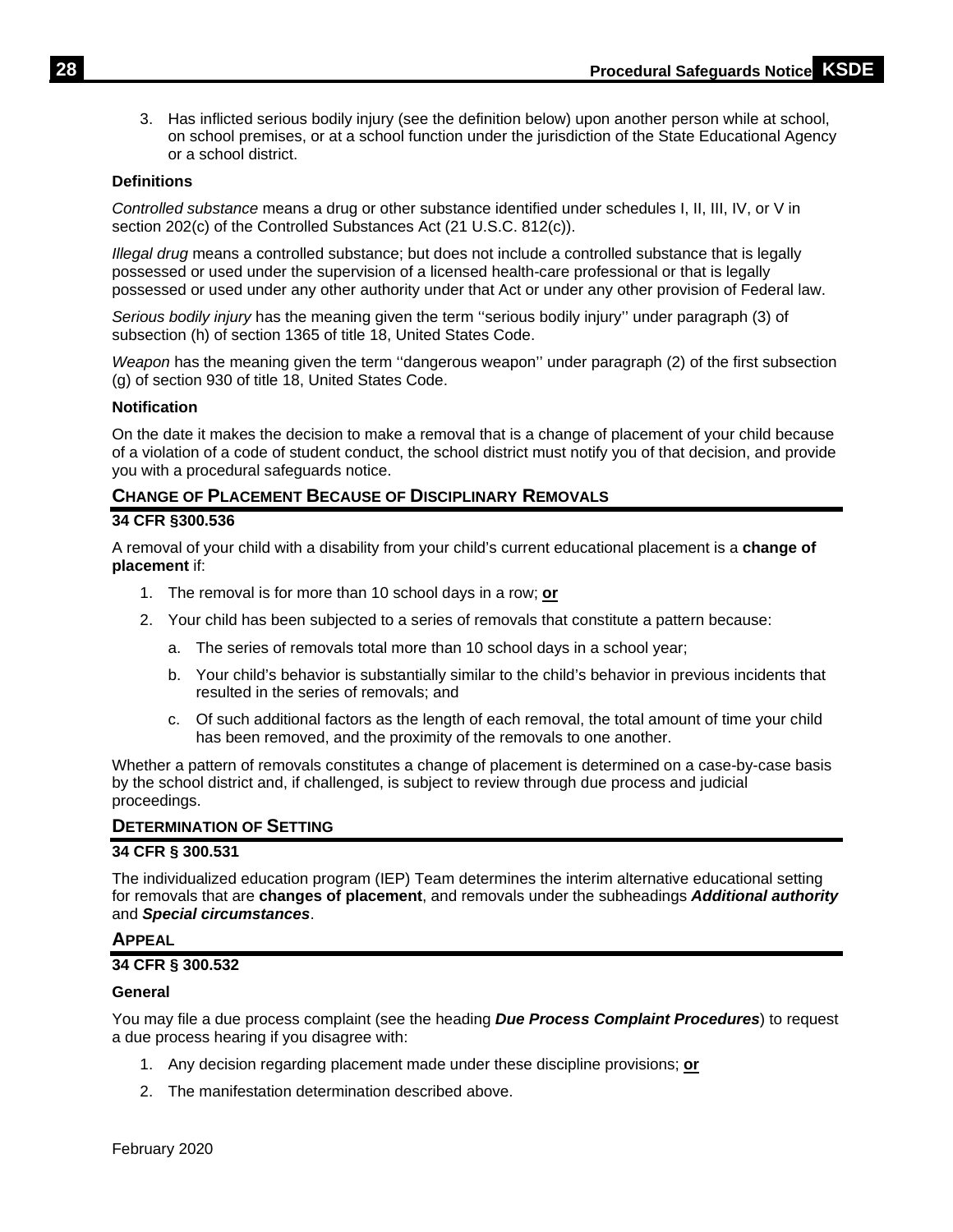## **KSDE Procedural Safeguards Notice 29**

The school district may file a due process complaint (see above) to request a due process hearing if it believes that maintaining the current placement of your child is substantially likely to result in injury to your child or to others.

#### **Authority of hearing officer**

A hearing officer that meets the requirements described under the subheading *Impartial hearing officer*  must conduct the due process hearing and make a decision. The hearing officer may:

- 1. Return your child with a disability to the placement from which your child was removed if the hearing officer determines that the removal was a violation of the requirements described under the heading *Authority of School Personnel*, or that your child's behavior was a manifestation of your child's disability; **or**
- 2. Order a change of placement of your child with a disability to an appropriate interim alternative educational setting for not more than 45 school days if the hearing officer determines that maintaining the current placement of your child is substantially likely to result in injury to your child or to others.

These hearing procedures may be repeated, if the school district believes that returning your child to the original placement is substantially likely to result in injury to your child or to others.

Whenever you or a school district files a due process complaint to request such a hearing, a hearing must be held that meets the requirements described under the headings *Due Process Complaint Procedures, Hearings on Due Process Complaints*, and *Appeal of decisions; impartial review,* except as follows:

- 1. The State Educational Agency or school district must arrange for an expedited due process hearing, which must occur within **20** school days of the date the hearing is requested and must result in a determination within **10** school days after the hearing.
- 2. Unless you and the school district agree in writing to waive the meeting, or agree to use mediation, a resolution meeting must occur within **seven** calendar days of receiving notice of the due process complaint. The hearing may proceed unless the matter has been resolved to the satisfaction of both parties within **15** calendar days of receipt of the due process complaint.
- 3. A State may establish different procedural rules for expedited due process hearings than it has established for other due process hearings, but except for the timelines, those rules must be consistent with the rules in this document regarding due process hearings.

You or the school district may appeal the decision in an expedited due process hearing in the same way as for decisions in other due process hearings (see the heading *Appeal*).

#### <span id="page-32-0"></span>**PLACEMENT DURING APPEALS**

#### **34 CFR §300.533**

When, as described above, you or the school district file a due process complaint related to disciplinary matters, your child must (unless you and the State Educational Agency or school district agree otherwise) remain in the interim alternative educational setting pending the decision of the hearing officer, or until the expiration of the time period of removal as provided for and described under the heading *Authority of School Personnel*, whichever occurs first.

## <span id="page-32-1"></span>**PROTECTIONS FOR CHILDREN NOT YET ELIGIBLE FOR SPECIAL EDUCATION AND RELATED SERVICES**

## **34 CFR §300.534**

#### **General**

If your child has not been determined eligible for special education and related services and violates a code of student conduct, but the school district had knowledge (as determined below) before the behavior that brought about the disciplinary action occurred, that your child was a child with a disability, then your child may assert any of the protections described in this notice.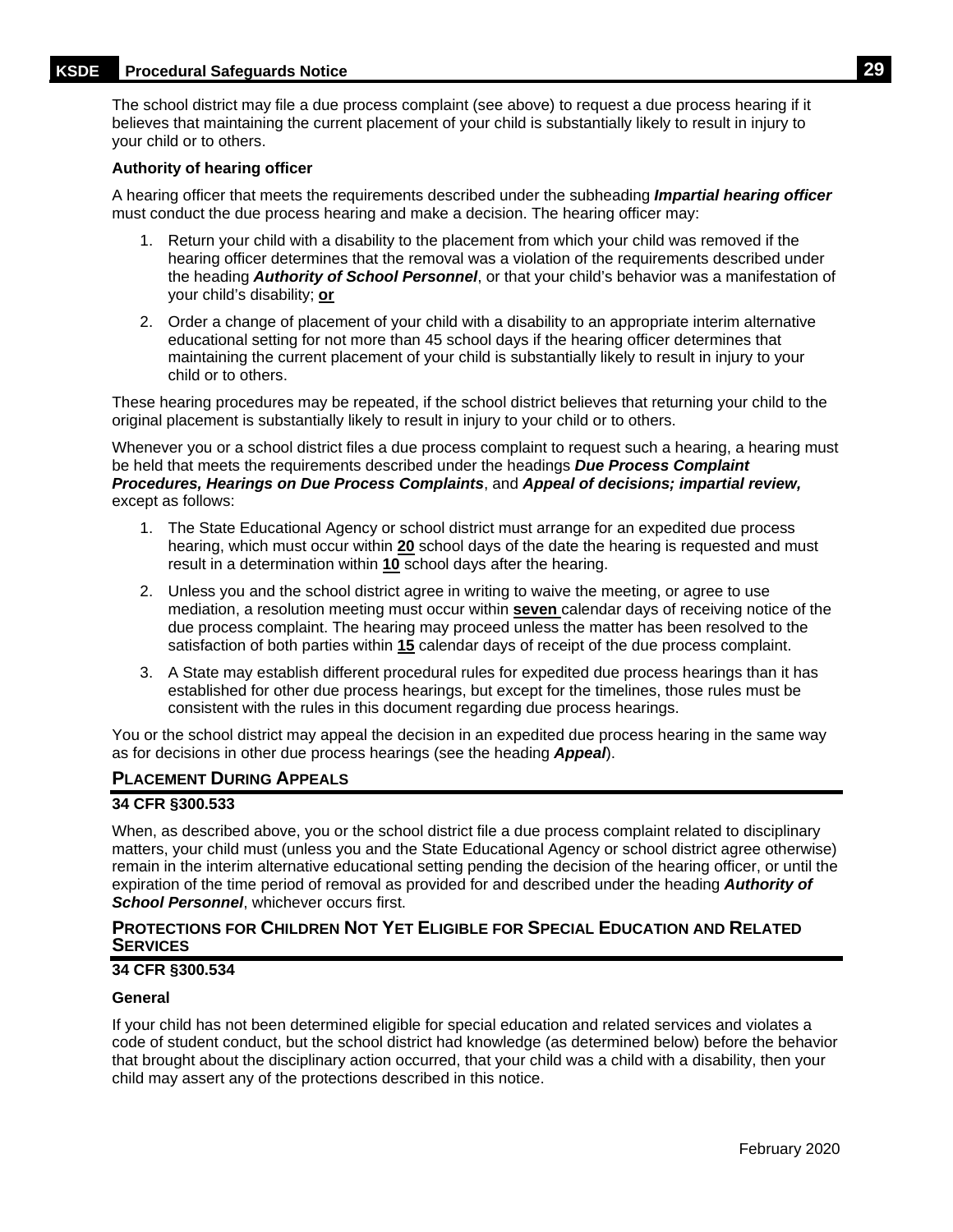## **Basis of knowledge for disciplinary matters**

A school district will be deemed to have knowledge that your child is a child with a disability if, before the behavior that brought about the disciplinary action occurred:

- 1. You expressed concern in writing to supervisory or administrative personnel of the appropriate educational agency, or to your child's teacher that your child is in need of special education and related services;
- 2. You requested an evaluation related to eligibility for special education and related services under Part B of IDEA; **or**
- 3. Your child's teacher or other school district personnel expressed specific concerns about a pattern of behavior demonstrated by your child directly to the school district's director of special education or to other supervisory personnel of the school district.

#### **Exception**

A school district would not be deemed to have such knowledge if:

- 1. You have not allowed an evaluation of your child or have refused special education services; **or**
- 2. Your child has been evaluated and determined to not be a child with a disability under Part B of IDEA.

## **Conditions that apply if there is no basis of knowledge**

If prior to taking disciplinary measures against your child, a school district does not have knowledge that your child is a child with a disability, as described above under the sub-headings *Basis of knowledge for disciplinary matters* and *Exception*, your child may be subjected to the disciplinary measures that are applied to children without disabilities who engage in comparable behaviors.

However, if a request is made for an evaluation of your child during the time period in which your child is subjected to disciplinary measures, the evaluation must be conducted in an expedited manner.

Until the evaluation is completed, your child remains in the educational placement determined by school authorities, which can include suspension or expulsion without educational services.

If your child is determined to be a child with a disability, taking into consideration information from the evaluation conducted by the school district, and information provided by you, the school district must provide special education and related services in accordance with Part B of IDEA, including the disciplinary requirements described above.

## <span id="page-33-0"></span>**REFERRAL TO AND ACTION BY LAW ENFORCEMENT AND JUDICIAL AUTHORITIES**

#### **34 CFR §300.535**

Part B of IDEA does not:

- 1. Prohibit an agency from reporting a crime committed by a child with a disability to appropriate authorities; **or**
- 2. Prevent State law enforcement and judicial authorities from exercising their responsibilities with regard to the application of Federal and State law to crimes committed by a child with a disability.

#### **Transmittal of records**

If a school district reports a crime committed by a child with a disability, the school district:

- 1. Must ensure that copies of the child's special education and disciplinary records are transmitted for consideration by the authorities to whom the agency reports the crime; **and**
- 2. May transmit copies of the child's special education and disciplinary records only to the extent permitted by the Family Educational Rights and Privacy Act (FERPA).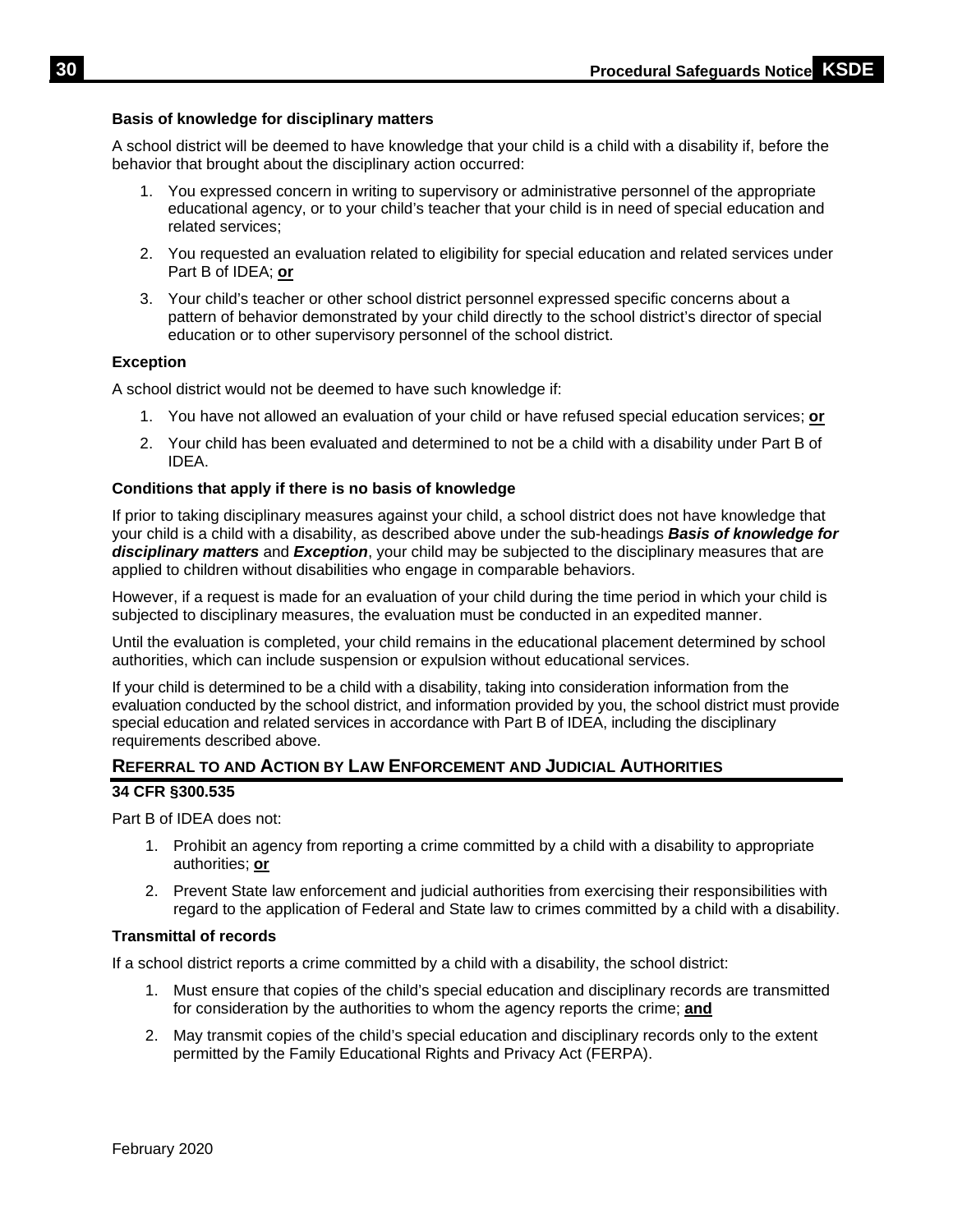# <span id="page-34-0"></span>**REQUIREMENTS FOR UNILATERAL PLACEMENT BY PARENTS OF CHILDREN IN PRIVATE SCHOOLS AT PUBLIC EXPENSE**

## <span id="page-34-1"></span>**FEDERAL REQUIREMENTS FOR CHILDREN VOLUNTARILY ENROLLED IN PRIVATE SCHOOLS**

# **34 CFR §300.131 through 34 CFR §144**

Part B of IDEA does not require a school district to pay for the cost of education, including special education and related services, of your child with a disability at a private school or facility if the school district made a free appropriate public education (FAPE) available to your child and you choose to place the child in a private school or facility. However, the school district where the private school is located must include your child in the population whose needs are addressed under the Part B provisions regarding children who have been placed by their parents in a private school under 34 CFR §§300.131 through 300.144.

## <span id="page-34-2"></span>**\*STATE REQUIREMENTS FOR CHILDREN VOLUNTARILY ENROLLED IN PRIVATE SCHOOLS**

# **K.S.A. 72-3462 and K.A.R. 91-40-43, 91-40-45, 91-40-46 and 91-40-47**

Children with exceptionalities attending private schools have a right to receive a Free Appropriate Public Education (FAPE), through an IEP, from the school district where the student and parent reside, upon request. However, in consultation with the parent or guardian of the child and with officials of the private school, the school district determines the site for the provision of special education and related services.

- If services are provided at the public school, the public school must provide transportation from the child's private school or home to the site where the child receives services and from the site where the child receives services to the child's private school or home.
- If the services are provided at the private school, the cost of providing the services may be limited to the average cost to the school district for the provision of the same services in the public schools.

The school district is not required to provide services, including transportation, outside the boundaries of the school district.

Parents of private school children who are receiving special education and related services in accordance with an IEP may request special education mediation or initiate a special education due process hearing.

# <span id="page-34-3"></span>**WHEN FAPE IS AT ISSUE**

#### **34 CFR §300.148; K.A.R. 91-40-41**

#### **Reimbursement for private school placement**

If your child with an exceptionality previously received special education and related services under the authority of a school district, and you choose to enroll your child in a private preschool, elementary school, or secondary school without the consent of or referral by the school district, a court or a hearing officer may require the agency to reimburse you for the cost of that enrollment if the court or hearing officer finds that the agency had not made a free appropriate public education (FAPE) available to your child in a timely manner prior to that enrollment and that the private placement is appropriate. A hearing officer or court may find your placement to be appropriate, even if the placement does not meet the State standards that apply to education provided by the State Educational Agency and school districts.

#### **Limitation on reimbursement**

The cost of reimbursement described in the paragraph above may be reduced or denied:

1. If: (a) At the most recent individualized education program (IEP) meeting that you attended prior to your removal of your child from the public school, you did not inform the IEP Team that you were rejecting the placement proposed by the school district to provide FAPE to your child, including stating your concerns and your intent to enroll your child in a private school at public expense; or (b) At least 10 business days (including any holidays that occur on a business day)